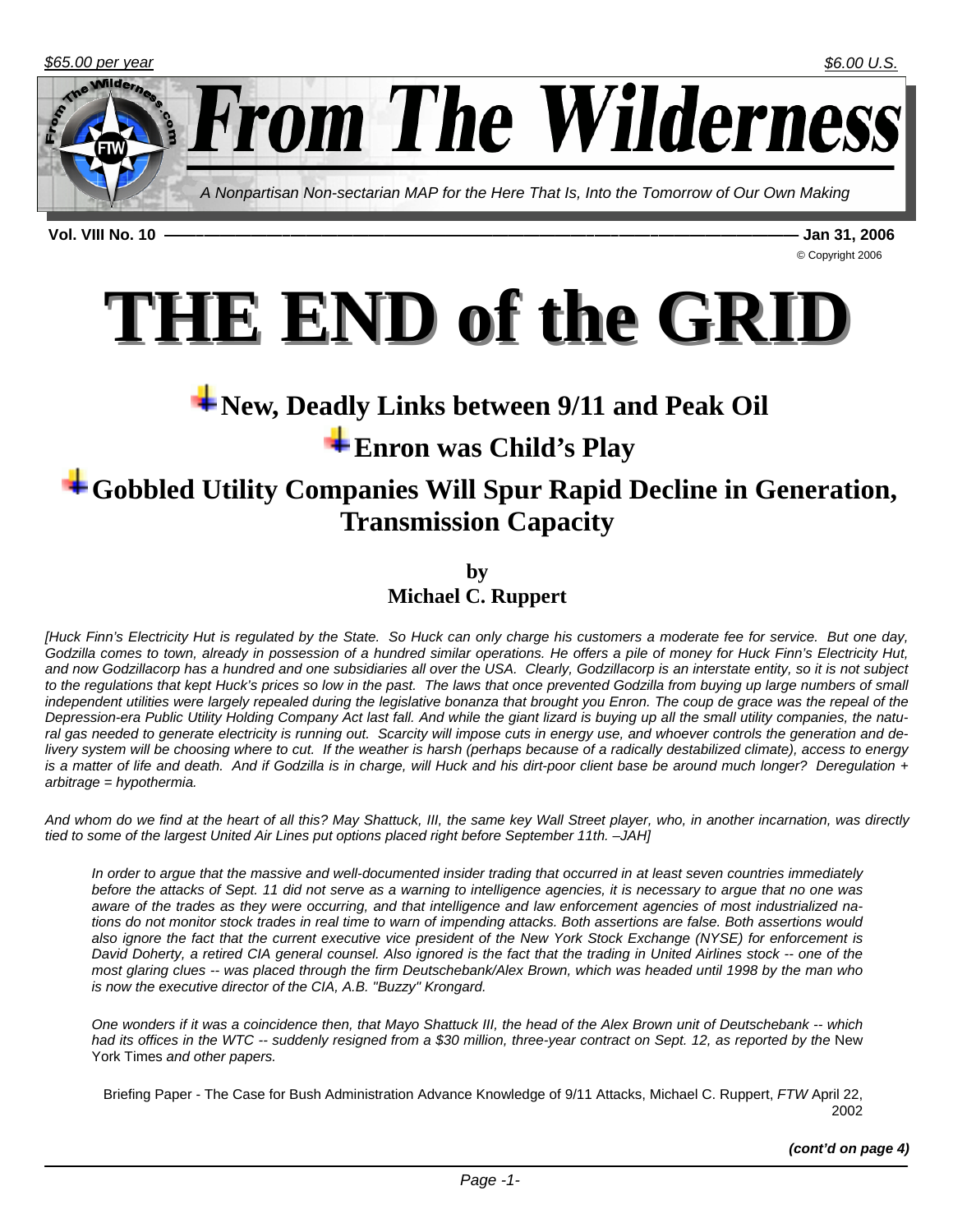### *From the Wilderness*

Michael C. Ruppert Publisher/Editor

| Editor/PublisherMichael C. Ruppert          |  |
|---------------------------------------------|--|
| Senior WriterJamey Hecht, Ph.D.             |  |
| Contributing EditorPeter Dale Scott, Ph.D.  |  |
| Military /Veteran's Affairs EditorStan Goff |  |

*From The Wilderness* is published eleven times annually. Subscriptions are \$65 (US) for 11 issues.

> *From The Wilderness*  P.O Box 6061 – 350, Sherman Oaks, CA 91413 www.fromthewilderness.com editorial: editor@copvcia.com subscriptions and customer service: service@copvcia.com

(818) 788-8791 \* (818) 981-2847 fax

#### **TABLE OF CONTENTS**

| Ukraine, Russia, Natural Gas: Ideology or Hypothermia?       |  |
|--------------------------------------------------------------|--|
|                                                              |  |
| The Empress Has No Clothes - Amy Goodman's Reality           |  |
|                                                              |  |
| Under Strains of Peak Oil and Gas, Ideology Stretches to the |  |

**Exterminism and the World in the Wake of Katrina** 

 **- Part 3**….............................................................…..…. page 15

#### **REPRINT POLICY**

© Copyright 2006 Michael C. Ruppert and *From The Wilderness Publications*, www.fromthewilderness.com. All rights reserved.

Any story, originally published in From The Wilderness more than thirty days old may be reprinted in its entirety, non-commercially, if, and only if, the author's name remains attached and the following statement appears.

"Reprinted with permission, Michael C. Ruppert and From The Wilderness Publications, www.copvcia.com, P.O Box 6061 – 350, Sherman Oaks, CA 91413, (818) 788-8791. FTW is published monthly; annual subscriptions are \$65 per year."

THIS WAIVER DOES NOT APPLY TO PUBLICATION OF NEW BOOKS.

For reprint permission for "for profit" publication, please contact FTW. For Terms and conditions on subscriptions and the From the Wilderness website, please see our website at: www.fromthewilderness.com or send a self-addressed stamped envelope with the request to the above address.

# **Wood Scavenging in the Suburbs**

**By**

#### **Michael Kane**

*[In his seminal work on* The Collapse of Complex Societies*, Joseph Tainter argued that social complexity (which includes infrastructure, political economy, physical plant, etc.) yields diminishing returns as a society declines. After a few convulsive revivals have elapsed, the people find themselves running to stand still. When complex means of appropriating energy become prohibitively expensive or impractical, they return to simpler means. Soon the complex methods become prestigious and exotic. We are now just beginning to leave the period in which it's common practice for even the working class to throw a switch and enjoy heating and electricity from a power plant tens of miles away, mitigated by thousands of yards of well-maintained transmission cable, driven by the burning of cheap natural gas piped from Uzbekistan to the coast, liquefied at super-low temperatures, shipped in amazingly expensive LNG tankers, received in even more expensive (and well-guarded) LNG ports, and distributed through a vast domestic pipeline network to be burned as gas at the plant. When the society can't manage all that, people leave the house and start looking for wood. And as Mike Kane has found, they're already out there. –JAH]*

*January 3, 2006 0800 PST (FTW):* **M**y neighbors, who are great friends and good people, are collecting fallen tree branches in the woodland preserve that borders our block to reduce their heating bill. They were unable to secure a good supply of wood this year since they work long hours six days a week. Their house is heated with oil but augmented by a wood-burning stove.



**Wood burning insert installed in an already existing fireplace**.

With 423 acres, the preserve is one of the largest in the County, and is home to over 100 species of plants and animals. The population of all the bordering towns totals at least 100,000 people. Scavenging for fallen branches is not illegal so long as it goes no further than that. Cutting living tree limbs is not allowed – but imagine what might happen to this preserve when fuel shortages and a shattered economy become our daily reality.

Previously my neighbor was bringing in a wood supply from East-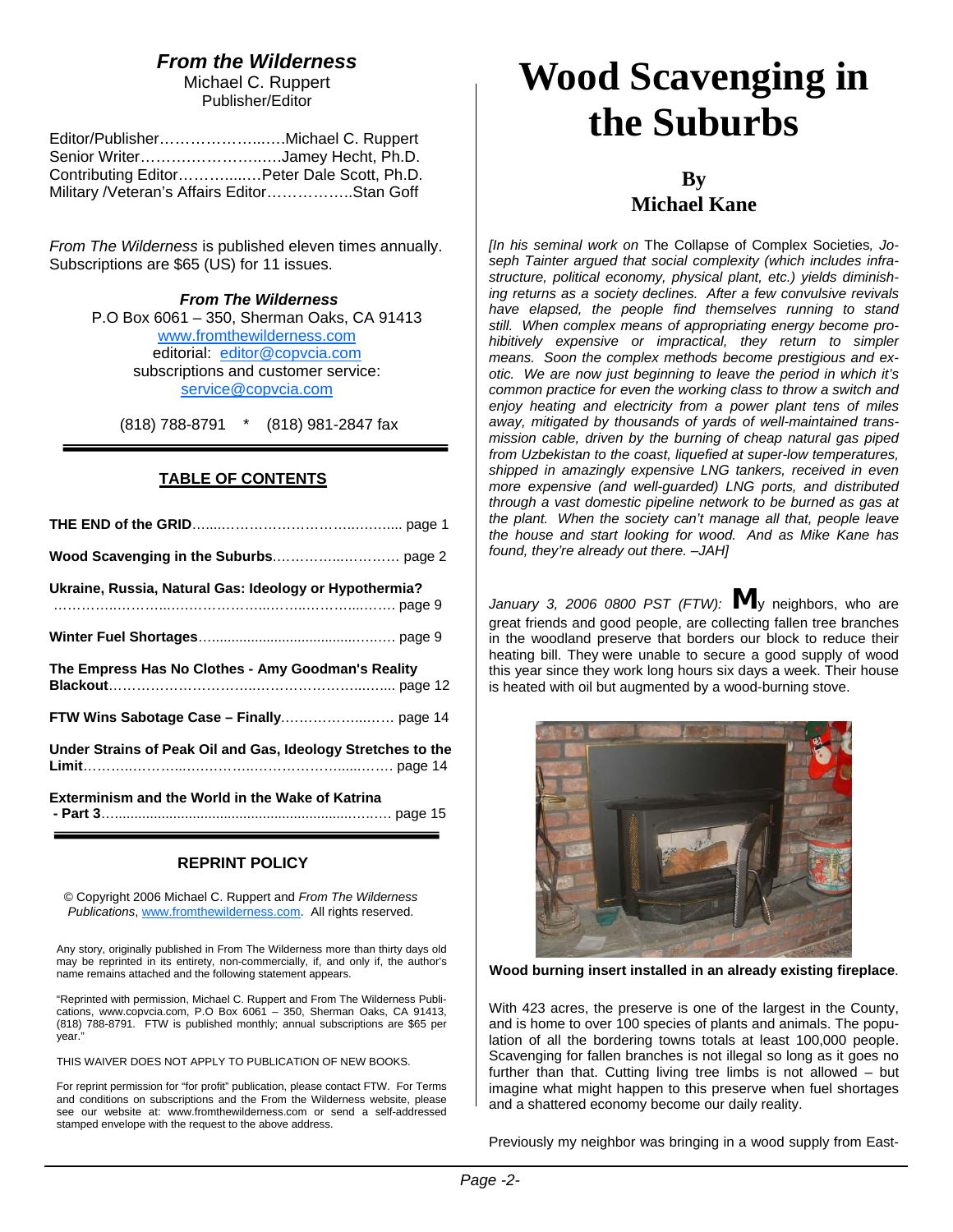ern Long Island by van, but he has recently determined that it was not an efficient enough system to continue this year. He is left with all of the necessary gadgets – including a \$2,000 hydraulic wood splitter – but no wood. The easiest solution for an overworked family that wants to trim their heating bill is to scavenge, since the preserve is so close.

What is remarkable is *why* my neighbors are inclined to scavenge. This past summer their entire family went on a European vacation that cost more than \$20,000. The savings they hope to obtain by burning firewood will allow them to burn more jet fuel. Something is terribly wrong here. This is, in part, why *FTW* has such a pessimistic view of current events as they unfold.



**Split wood stacked on rack covered with tarp to keep dry**.

The concern is not to ration fuel supplies ethically so the poor won't freeze to death, but rather to maintain as much of one's own personal wealth as possible. There is nothing inherently wrong with looking out for your own interests, but will we ever realize that the coming struggle is communal and not individual, or will we keep wasting resources in search of a distant happiness that will never be found?

If my well-to-do neighbors are scavenging, there must be at least five other families here doing the same, if not more. Securing firewood on Long Island has traditionally been easy and inexpensive – often free. While suburban sprawl has many problems, a lack of trees is not one of them. Branches grow as they please, getting in the way of power lines and rooftops. Curtailing overgrowth, along with tree removal, has long provided more wood than is needed for the stoves and fireplaces on Long Island.

In one day, a tree trimmer can accumulate thirty yards of wood. Often he has to pay a garbage dump to dispose of it, which has made a great situation for those who buy firewood. Company's such as **Asplundh**, who hold contracts to trim trees that interfere with power lines, season and split as much wood as they can and sell it cheaply since they have converted waste into a profit. After this winter there will likely be an entirely new economic rank for firewood; prices this year were already higher than usual.

Immediately after Hurricane Katrina I purchased a wood-burning insert for the fireplace in my home. Most of the heat produced in a hearth rises up and out of the chimney. Without the vigilant use of a flue, the heat gains of a fireplace can be quickly deplete from the room, even to the point of net heat loss over time. But with my new insert, I was able to convert a net-energy loser into an efficient 75,000 BTU heating unit. Total cost was \$3,000 including installation.

One potential problem is that the unit has a blower to move the heat throughout the house. During rolling blackouts the fan will obviously not work. The unit will still generate a lot of heat, but it won't travel as far throughout the home. For this reason I am looking into installing a minimal number of solar panels on our roof with a battery unit in the basement in case grid electricity becomes unavailable. $\frac{1}{2}$ 

The fall was spent acquiring, splitting, and stacking firewood. Driving past a house in my neighborhood I saw a stack of freshly cut wood that looked great to season for next year. I borrowed a friend's van and set out to ask the owner of that woodpile if I could take the wood of his hands. By that time it was gone – someone else had beaten me to it.

There was almost a cord of wood left over from last season in my backyard and about half a cord of unsplit wood. We purchased two more for a total of \$280 – the cheapest we could find. For that price the wood was dumped on our driveway; stacking was not included. Our insert can hold 18" logs, but much of the wood we had just purchased was longer. It took 12 hours to stack the wood, starting with logs that were 18" or less, and the rest was piled high in the backyard to be cut to size with a chainsaw. With two men cutting and stacking the rest of the wood (with the hydrocarbon benefit of a chainsaw) another full day of work was invested.

We are already concerned that securing a good wood supply next year at a reasonable price will be difficult. Demand is soaring as more people purchase wood-burning heating systems to supplement their oil or gas budget. The sight of a neighbor (who isn't poor) already wood scavenging before any real fuel crisis has arrived is not a promising indication of what is to come.

 $1$  I am not interested in producing many kilowatts of electricity from solar panels since this will induce a false sense of energy security: renewable energy sources must be used within a sustainable construct that is the antithesis of suburban sprawl. The home must stay warm, but televisions, lights, computers, and other appliances can be turned off.

### **"Denial Stops Here: From 9-11 to Peak Oil and Beyond"**

*Michael C. Ruppert's first original DVD since the landmark Truth and Lies of 9-11!*

This DVD captures the essence of Michael C Ruppert's most recent lectures from various parts of the country, including stops in California, Washington, Montana and Oregon.

Two hours of solid information that is necessary to understand what's going on in the world today and what we all need to do for tomorrow.

Original music composed by David Baerwald. Directed by Ken Levine.

**Price: \$24.95** 

**Please visit www.fromthewilderness.com for more information**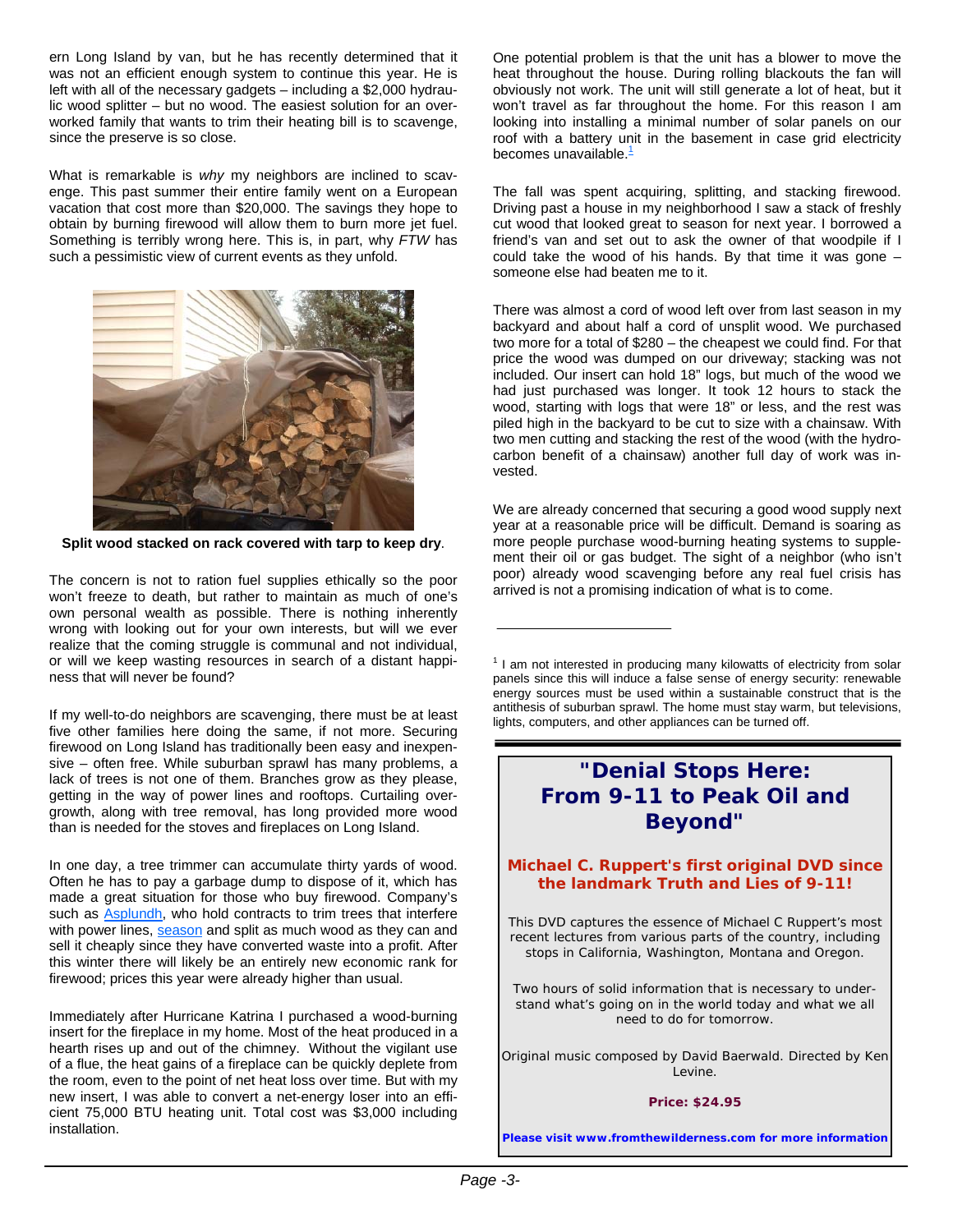#### *("The End of the Grid" cont'd from page 1)*

*Or, when the new energy bill is signed by George W. Bush, Big Oil (along with Warren Buffett) might just start buying up every major power and water utility in the country. They will be allowed to do that now for the first time since the Great Depression. Then – with the help of PROMIS software – Big Oil just might shut off the power selectively to any Enemies of the State it wishes: especially those who are too loud.*

Michael C. Ruppert, www.fromthewilderness.com Aug. 5, 2005

*Houston also admitted that the primary company responsible for all of CIA covert air operations, was a holding company named Pacific Corp. There is an Oregon-based corporation known as Pacificorp which has a multitude of sub-entities with varying versions of the name including Pacific Power & Light, Pacificorp and Pacific Harbor Capital. In 1993 a Seattle paper ran a story connecting Pacificorp to CIA's Pacific Corp. Under oath, before the Senate in 1976, Houston admitted that Pacific Corp. owned and controlled such CIA notables as Air America, Southern Air Transport and Intermountain Air. In 1976 the CIA was ordered to sell Air America and divest itself of all its holdings.*

Michael C. Ruppert, "Only the Godfather," *FTW*  Dec. 1998

*January 4, 2006 0800 PST (FTW)* – **W**ith the eagerness and drive of a baseball player on steroids, the largest financial powerhouses in the nation have been gobbling up publicly owned utilities since George W. Bush signed the new energy bill last fall. It is not just that ownership of these life-essential services is being concentrated in a few rich and unregulated hands — it is the identities of the owners that should make worry about what's coming. If the writing on this wall got any clearer, you'd need to buy a box of popcorn and sit down for the horror show.

Best get a blanket and some long johns first.

Since the passage of America's most recent energy bill on August 8th, many public utilities have been acquired by some of the wealthiest people on the planet. With the loss of public regulation that came with the repeal of the Public Utility Company Holding Act as part of that measure, these "cash cows," to which tens of millions of people make monthly payments, are being converted into liquid giants that can be used to acquire other utility companies, or to trade ever-diminishing energy resources for profit. There is no rationing by government yet, only the rationing of the "free markets." That's only until the wheels come off and Peak Oil and Gas trigger uprisings and "civil unrest" (I absolutely detest that term – the word is "riot," and it is not solved by a quick second or third mortgage). Only then will government step in, and then only to try and prop up the façade of a sustainable paradigm of infinite growth.

Instead of maintaining the grid for as long as possible, these amalgamating giants will now accelerate its demise. What is about to happen is the living embodiment of a statement made by a Dutch economist at a Paris Peak Oil conference in the spring of 2003: "It may not be profitable to slow decline." $\frac{1}{2}$ 

No more will utilities invest ratepayers' money in extra capacity for the 20-year drought, the 50-year heat wave or the 100-year cold snap. Instead, every ounce of extra capacity will be sold off, under-maintained, or discontinued to maximize cash on hand for the next buyout or LBO. Ratepayer money will be used for the benefit of shareholders, not ratepayers. When it comes time to decide whether to make a handsome profit or keep people warm, there won't even be a debate. These privately owned giants will be able to arbitrage energy to the highest bidder. They will be able to buy other, smaller entities just as the major oil companies have been doing for decades, adding the smaller companies' reserves and net profits onto their price/earnings (P/E) ratios.

The grid will not disappear suddenly, as if someone had thrown a switch. It will behave exactly the way energy supplies behave. Just as the world will never fully run out of oil or gas, it will have to make do with less and less. It will be a protracted death, full of agonies, full of fits and starts, and it will happen sporadically, with the weakest regions being the first to suffer. The onset of this terminal illness is becoming apparent this winter.

No more do utilities have as a primary mandate the protection of the poor and weak. No more will they prioritize the equal distribution of access to reasonably priced services. Instead, as Peak Oil and Gas worsen, they must focus their attention on providing energy only to corporations that make and sell things, or to those rich enough to pay prices that increase faster than necessary. Their cash will be used to purchase ever-larger chunks of market share as energy prices exceed the reach of the public. Employees be damned. Families be damned.

What we are watching is the start of a bidding war over diminishing energy resources. But the bidding will only make matters worse. It will accelerate the inevitable collapse, make it harder, and wreak needless harm on millions of people.

The man who has stepped onto center stage in this ominous limelight is none other than Mayo Shattuck, III — the man who, as head of the Alex. Brown unit of Deutschebank, knew and approved of massive insider trading in United Airlines stock just before September 11th, 2001. **He has just shepherded the largest single utility merger in American history in an \$11 billion deal that will create the largest utility company in the nation, with a market capitalization of \$28 billion.** The new company, formed from Constellation Energy Group and Florida Power and Light, will operate in many states – and thus remain exempt from state regulation.

(Mayo Shattuck, III – photo Constellation Energy Group Web Site)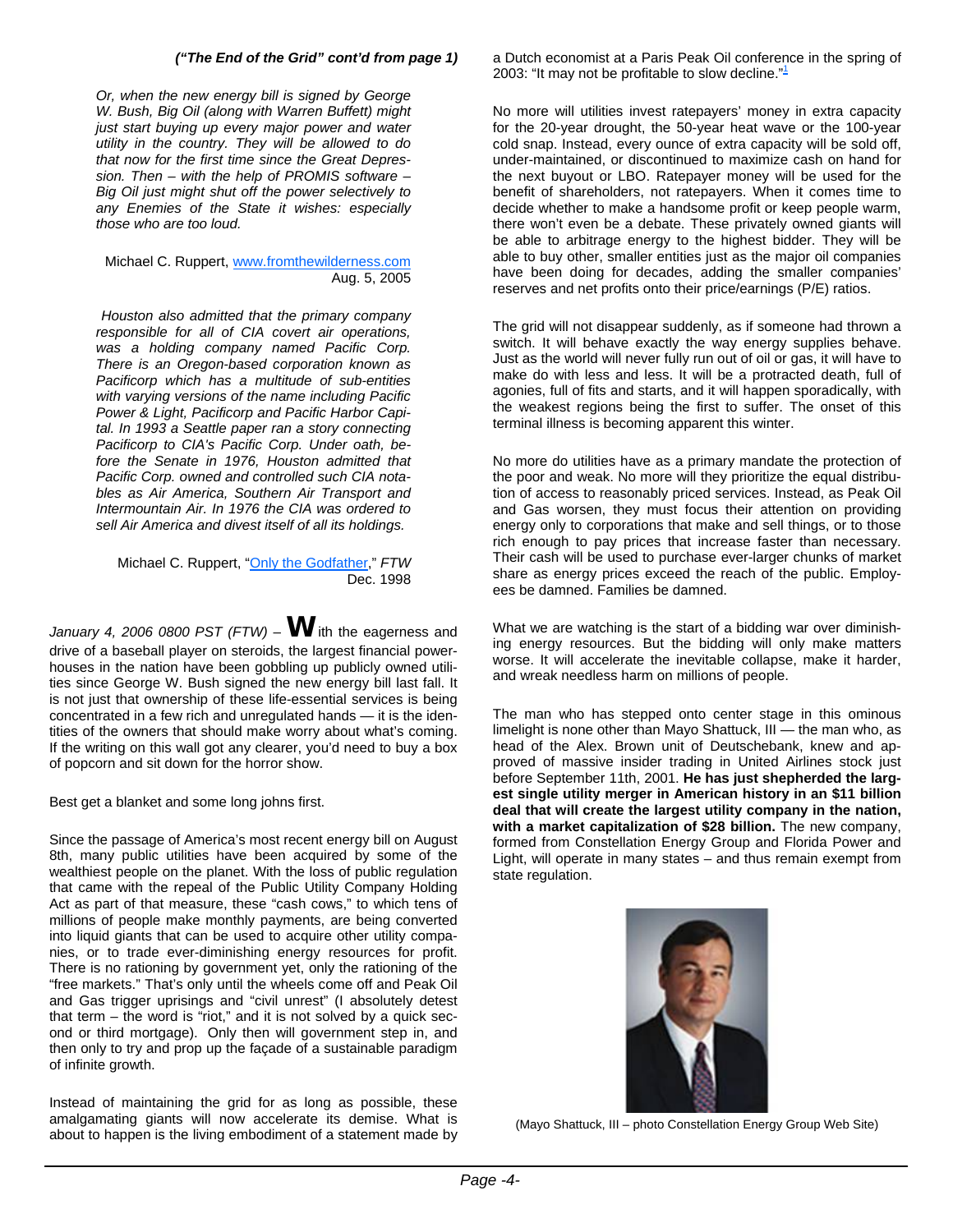Mayo Shattuck resigned suddenly from Alex. Brown on September 12th, 2001, walking away from a multimillion-dollar contract. Instead, he became CEO of the then-obscure Constellation Energy Group. Shattuck had never worked in the energy field. That was odd, and it remained unexplained until about two weeks ago. As I wrote in *Crossing the Rubicon, The Decline of the American Empire at the End of the Age of Oil*:

*Mayo Shattuck III — another clue*

*Mayo Shattuck III is an extremely powerful and influential mover and shaker in the financial world. As head of the Alex. Brown unit of Deutsche Bank on 9/11, he had previously been involved in deals with Russian ruble trading, Microsoft, the Bronfman dynasty, Enron (where he assisted in deceptively concealing Enron's debts36), and with a massive insider trading scandal involving Adnan Khashoggi's Genesis Intermedia right before 9/11.37 He was midway through a three-year, 30 million dollar contract as the head of the Alex. Brown unit of Deutsche Bank when the attacks came. Shattuck (who knows Buzzy Krongard well) took over Alex. Brown operations after Krongard had officially gone to the CIA in 1998. It was under Shattuck's management that some of the criminal trades on United Air Lines were placed right before 9/11.*

*Mayo Shattuck resigned suddenly on September 12th, the day after the attacks.38 A close associate of CFR powerhouses like Peter G. Petersen and Steven Bechtel of the Bechtel Corporation, Shattuck is today the President and CEO of Constellation Energy Group, one of the firms that gained access to Vice President Dick Cheney's energy task force, the one from which the Bush administration is unconstitutionally refusing to release the records.*

*Alex. Brown also played a key role in refinancing the Carlyle Group for its acquisition of United Defense Technologies in 2000.39 This close connection to Bush family business ventures is not a surprise because Alex. Brown's connections to the Bush family stretch back for at least seven decades. The Alex. Brown investment bank helped to finance and organize the firm managed in the first half of the 20th century by George W. Bush's grandfather, Prescott Bush: Brown Brothers, Harri* $man<sup>2</sup>$ 

In December, 2005 Shattuck presided over the buyout (all stock, and hence no taxes for shareholders) of Constellation by Florida Power and Light (FPL) to create the largest utility in the country — one that will have power plants in Florida, Maryland, New York, California, Illinois and Pennsylvania. Shattuck will become the Chairman of the new company, Constellation Energy. FPL's Lewis Hay III will serve as Constellation's CEO.<sup>3</sup> Constellation will have a presence in every state except Nebraska, Idaho, Montana and Vermont. $\frac{4}{5}$ 

Where Constellation isn't in power, others (like Warren Buffett, whose own 9/11 connections remain mysterious) will be. As the *New York Times* reported on December 19th:

*The transaction extends a heady year for deals in the power industry, following Duke Energy's acquisition of the Cinergy Corporation for \$9 billion; Berkshire Hathaway's* [controlled by Buffett] *purchase of PacifiCorp for \$5.1 billion; and NRG Energy's acquisition of Texas Genco last month for \$5.8 billion. Energy companies have been using growing amounts of cash and higher share prices to seize on a pivotal moment for assets that just a year or two ago were too risky to touch.*

*The year ahead may bring even more deals, following the relaxation of laws restricting utility ownership.<sup>5</sup>*

#### **TRADING YOUR HEAT FOR THE HIGHEST PROFIT**

We saw it clearly with oil and gas in the wake of Katrina and Rita. We are seeing it now as we plunge headlong into the winter of 2005-6, a winter which is barely two weeks old. *US News and World Report* has described for us how, under deregulation, natural gas stocks, heating oil, generation capacity, and other forms of essential heat are now traded for the highest profit among energy giants.

> *… That means hundreds of closed factories and enormous hardship for low-income and working poor families, who can expect scant federal government help. And if bitter cold rides in on Mother Nature's coattails, extraordinary measures will be needed to keep energy flowing, particularly in the Northeast, as natural-gas shortages spill over into oil and electricity supplies. "We pray for warm weather. We have a prayer chain going," says Diane Munns, an Iowa regulator who is president of the National Association of Regulatory Utility Commissioners. "People are talking not just about high prices but actual shortages."*

> *…The simple economic rule of supply and demand is now at work: The market price of natural gas hit \$15 per million British thermal units (Btu) last week, well over double what traders paid last year…*

> *Out of options. Hundreds of factories will be similarly forced to lay off workers or freeze or cut wages because of high natural gas prices this winter, says the National Association of Manufacturers. Many large companies, like chemical giant Dow, have moved major operations overseas near cheaper fuel. But smaller domestic companies don't have that option. "In manufacturing, there's just one way to use less energy, and that's to make less widgets," says Paul Cicio, executive director of the Industrial Energy Consumers of America.*

> *Industrial shutdowns are actually vital to the current energy market because they curb demand. Without them, prices would be even higher for consumers trying to heat homes…*

> *The curtailment of "interruptible" customers will trigger a double squeeze on consumers through-*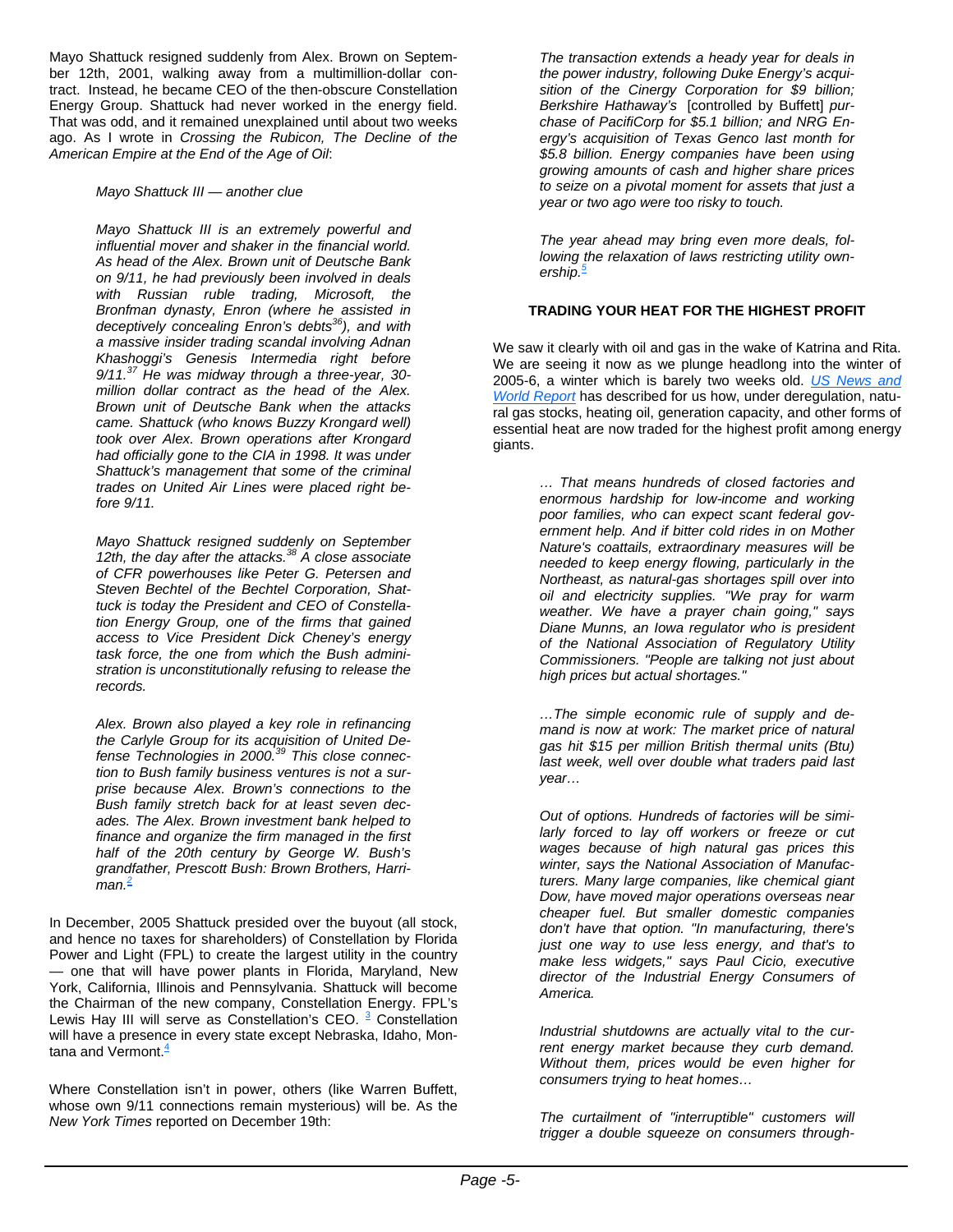*out the Northeast. First, costs for home heating oil will skyrocket, as scores of power plants and other interruptible gas customers switch fuels and make a grab for all the oil on the market…*

*…The second threat is a severe electricity shortage in the Northeast--with possible brownouts or blackouts. Deregulated natural-gas-fired power generators, under no legal obligation to serve customers as the old monopoly electric companies were, can simply stop generating power. Some plants will be interruptible customers with no backup fuel source. But in other cases, power plants that have firm natural gas contracts will stop generating electricity anyway and sell their fuel at enormous profit. That is precisely what happened during the three-day January 2004 cold snap, when more than 25 percent of New England's generating capacity went off line and the reserve margin was near zero.<sup>6</sup>*

This inevitable arbitrage trading of energy at the expense of ratepayers has been noted by some mainstream press outlets in the wake of the Constellation - FPL acquisition.

> *Constellation… has also made a successful foray into energy trading, surviving a crisis in that field triggered by the collapse of Enron four years ago. Since then, Constellation has emerged as one of the strongest energy traders, competing nimbly with elite investment banks and hedge funds that have built large energy trading operations…7*

MSNBC said it a different way:

*Shattuck will also head its competitive wholesale and retail business, which will serve thousands of commercial, industrial and utility customers – including 72 FORTUNE 100 companies…*

*"Ultimately," Hay said, "this will translate into expanded opportunities to deploy new capital wisely."…*

*Constellation receives 75 percent of its profits from energy trading and power sales, which have more volatility…*8

The *Palm Beach Post* was a little clearer. They even resorted to quoting an organization founded by Ralph Nader.

> *Its* [FPL's] *major source of money is its out-ofstate power plants, which brought in \$12.5 billion in revenue in 2004 as they cranked out more than 12,300 megawatts of juice each day in three dozen states and delivered it to major businesses such as Ford Motor Co., Staples Inc and Georgia-Pacific Co…*

> *"The primary logic, in my opinion, would be that FPL is big into merchant power, the non-regulated power plants," said Tim Winter, a St. Louis-based analyst with A.G. Edwards and Sons…*

*Some still have troubles. Calpine Corp., owner of the second-largest fleet of power plants in Northern California, filed for bankruptcy protection Tuesday. The company suffered under a contract that committed it to supply 1,000 megawatts of power – enough for 750,000 homes – around the clock. The fixed-price contract led to a \$400 million gain for Calpine, but soaring natural gas prices eventually turned it into a money-losing deal…*

*Public Citizen, the Washington-based nonprofit consumer group founded by Ralph Nader, opposes the merger outright. It argues that the companies are taking advantage of the guaranteed revenues and high credit ratings from their regulated utilities to finance the unregulated power operations.*

*"This is all about subsidizing the deregulation of its merchant power plants and energy trading," said Tyson Slocum, director of Public Citizen's energy program. "They trade electricity contracts, and that is inherently risky, and ratepayers shouldn't be asked to guarantee risky behavior."*

*Still, the new Constellation is likely to be the model for the American future…*9

The term "merchant power plants" has come up in several stories. It suggests, though I have not been able to confirm it yet, that power companies will now be operating dedicated generating stations for industrial and corporate users with the best ability to pay. Weaker corporations, not on the "A" list would be allowed to die-off leaving more energy for the rest. That would mean that a Boeing plant might have plenty of power sitting right next to a neighborhood that gets none at all due to selective service interruptions designed to "curb demand." As if any residential user would voluntarily have their heat and power shut off during a cold winter.

*Washington Post* columnist Jerry Knight has sounded the direst warnings from the corporate-owned press thus far. This is ironic because Warren Buffett is a director and major investor in The Washington Post Company.

> *Last week's \$11 billion deal to create the nation's largest seller of electricity may bode well for investors…*

> *But the merger may not be such a good deal for customers of Baltimore Gas & Electric Co., the local utility company from which Constellation of Baltimore was created. The state-regulated company that provides their power will become an even smaller part of an even bigger conglomerate that makes most of its profit through unregulated energy investments.*

> *Even before the merger goes through, Maryland's top utility regulator has begun raising questions about whether BGE's finances have been structured to benefit its corporate parent at the expense of Maryland natural gas users…*

> *Calling this a "subsidy from BGE ratepayers to*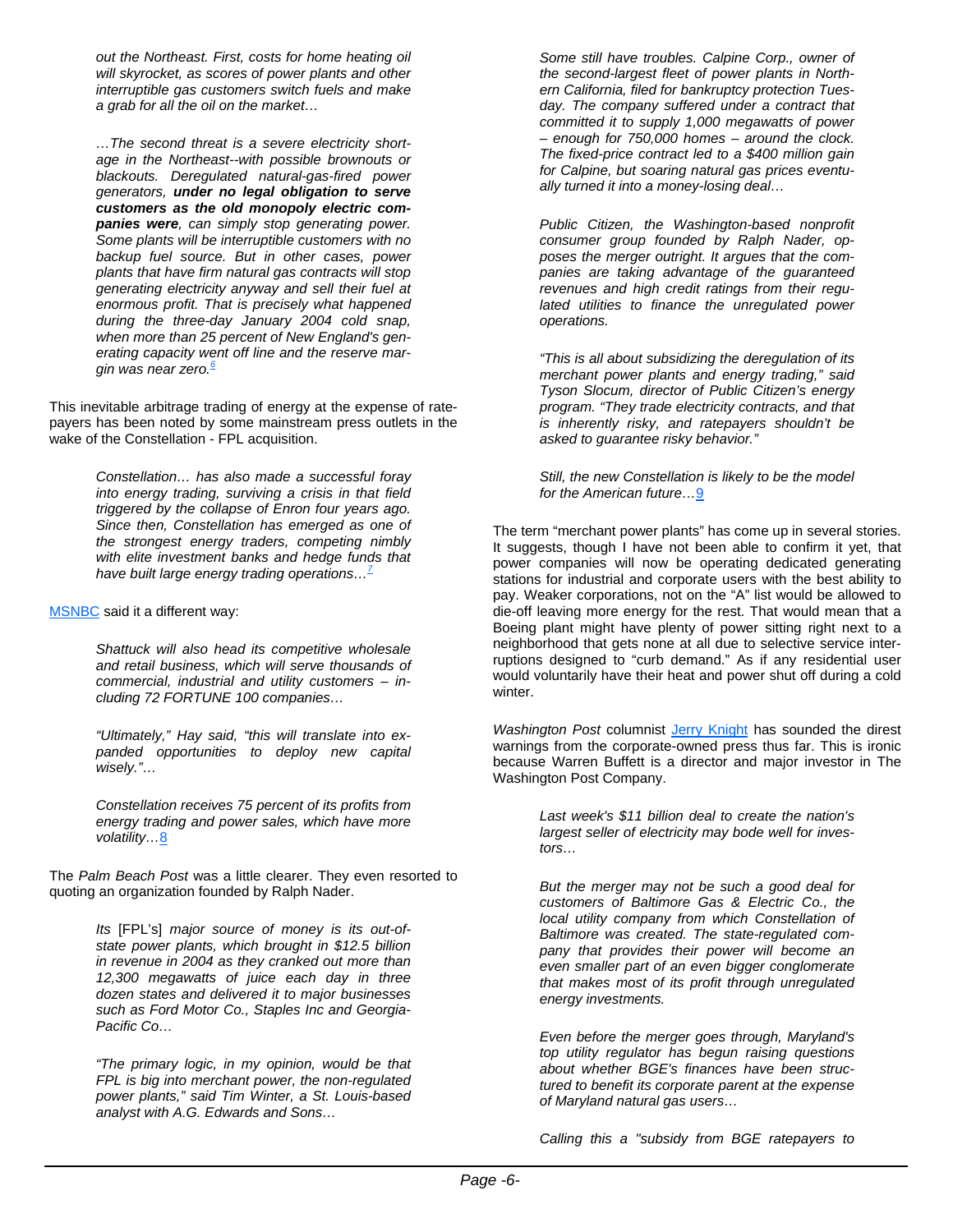*Constellation and its unregulated affiliates," he said the company's financial practices "create costs for the ratepayers, which would not occur if BGE were a stand-alone gas company."*

*…What is now a diverse industry with lots of players, each serving its local community, is being transformed into a business dominated by regional, national and multinational giants.*

*Remember hometown banks like Riggs, American Security and First American? And local department stores like Woodward & Lothrop and the soon-to-be-departed Hecht's? Utilities are in the midst of the same kind of consolidation that put Bank of America and Citibank into every state in the union and left Federated Department Stores Inc. as America's only real department store chain.*

*More than the natural evolution of big business is behind the trend. First, many jurisdictions -- Maryland, Virginia and the District among them -- deregulated the electricity-generating side of the business. Then Congress unleashed the utilities to crossbreed and create a race of giants by repealing laws that had been on the books for decades that limited utility mergers.*

*Unable to resist the urge to merge, power companies have arranged several major deals this year. Exelon Corp. of Chicago has agreed to join up with Public Services Enterprise Group Inc. of Newark, N.J. Duke Energy Corp. of Charlotte plans to hook up with Cinergy Corp. of Cincinnati. Warren E. Buffett, a director and major investor in The Washington Post Co., has put together nine utilities under the umbrella of MidAmerican Holdings Corp.* [Emphasis added]

*Unleashing utilities to merge arguably rewrote the job description of power company chief executives. Their first assignment is no longer to provide electricity and natural gas as cheaply, reliably and efficiently as possible. Job one is to grow the company as fast as possible -- and the way to do that is by doing deals. Just a few months ago, Constellation made* Fortune *magazine's list of the nation's 100 fastest-growing major companies…*

*Constellation executives are so focused on dealmaking that only a month before agreeing to merge with FPL, they were trying to buy the biggest coal-burning power plant in England…*

*The merged company will have 5.5 million electric customers and power plants capable of generating 45,000 megawatts of power. Wachovia Securities analysts calculate that the new company will earn 54 percent of its profit from unregulated energy businesses and 46 percent from regulated utilities…*10

And how will Mayo Shattuck fare personally? According to the *Baltimore Business Journal*:

*The deal keeps Shattuck's base salary steady at \$1 million for 2006, with his bonus to be set by Constellation directors. His total base salary and bonus will be \$5 million in 2007 and \$2.5 million in 2008 and 2009. The agreement includes a caveat that his total base salary and bonus in any year will be no less than that of the CEO, Hay.*

*Shattuck's previous employment agreement with Constellation (NYSE: CEG) provided that if the company changed hands, he could receive a payment of three times his annual base salary plus three times the average of his biggest bonuses in recent years -- potentially as much as \$13 million. Under the new employment agreement filed Monday, when the merger closes, Shattuck will receive restricted stock with a market value equal to the cash severance payout he was originally entitled to.*11

#### **WARREN BUFFETT AND 9/11**

On the morning of September 11th, 2001 a group of business executives were gathered at Offutt Air Force Base in Buffett's home state of Nebraska. The occasion was the 9th annual Buffett Classic Golf Tournament.12 At least one of those executives, Anne Tatlock of Fiduciary Trust Company, International, was conveniently away from her desk in the World Trade Center as the attacks began.<sup>13</sup> To my knowledge, no one has ever been able to determine that day's guest list. Nor has anyone been able to identify how many WTC executives were already waiting safely at Offutt when George W. Bush flew there instead of going directly back to Washington after the attacks. I spent about twenty futile hours trying to dig out an answer to that question in 2002, but those cracks had long been sealed and nothing was leaking.

The connections between Peak Oil and 9/11 have been clearly established for a long time. Now, they're even stronger.

#### **THE HIDDEN CURSE OF DEREGULATION**

Because I quote it so frequently, a remark from energy investment banker Matthew Simmons has become well known in nine countries. As he dissented from the 2001 energy report of Dick Cheney's Task Force, Simmons commented that the reason more generating capacity and refineries weren't being built was because the "return on investment was uncertain." Demand was, and remains, an exponentially growing given. Therefore, poor returns could only be caused by a scarcity of the fuels running through these facilities. If profit were your only motive and you had just brought nine or twenty-nine new power generating stations online over the last four years, and you knew you needed fifteen solid years to pay them off, would you build any more? Would you build more even if you knew that another (perhaps badly needed) generating station would be taking natural gas or coal from an already shrinking supply? Would you build another if you knew it would put one of your older plants (one you hadn't paid for yet) out of commission due to shortages?

I interviewed Matt Simmons in August of 2003 about the big New England blackout — an event I had predicted in a lecture hall in Mexico six weeks earlier. Matt also prophetically told us about what we can expect now.

#### *FTW: What did happen?*

*Simmons: On a large scale what happened was deregulation. Deregulation destroyed excess ca-*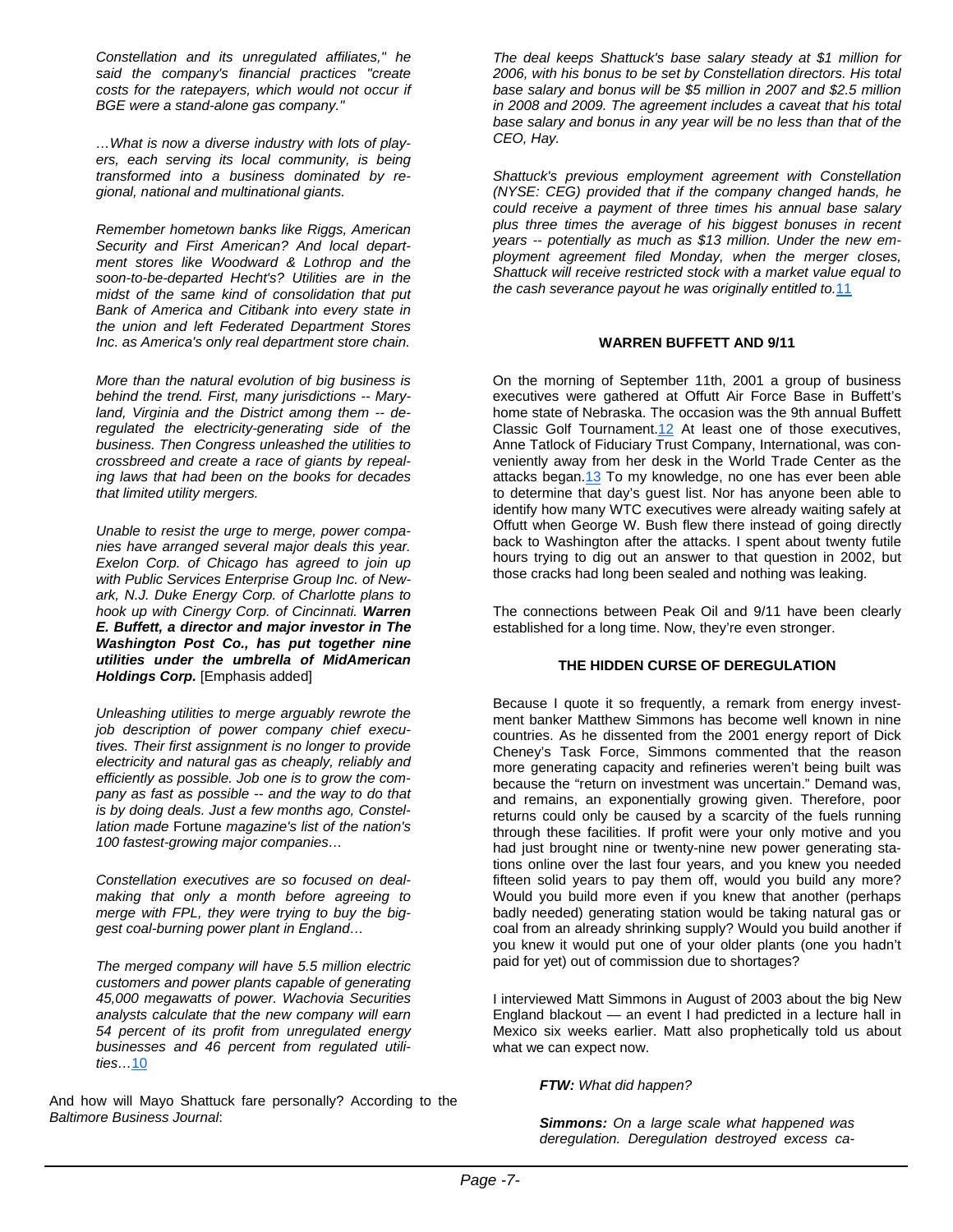*pacity. Under deregulation, excess capacity was labeled as "massive glut" and removed from the system to cut costs and increase profits. Experience has taught us that weather is the chief culprit in events like this. The system needs to be designed for a 100-year cyclical event of peak demand. If you don't prepare for this, you are asking for a massive blackout. New plants generally aren't built unless they are mandated, and free markets don't make investments that give one percent returns. There was also no investment in new transmission lines…*

*FTW: So we have two basic camps saying that the problems are generating capacity and transmission lines, without addressing feedstock issues. What about the advocates for deregulation who argued that there would be more generating capacity as a result?*

*Simmons: History answers that one. Following the 1965 blackout when NERC was created there was a mandate that publicly owned and regulated power providers had to build new plants. Every five years, ten per cent was added to the generating base. As deregulation was implemented in the 1990s, it was argued that it would open up vast quantities of energy in neighboring states. In the first five years of the decade, only four per cent capacity was added over the entire period. In the second five years, only two per cent was added.*14

Want to try something both scary and enlightening? Do a web search on Mayo Shattuck and see what major corporations and banks he is affiliated with. One thing that caught my eye was that Shattuck sits on the advisory council for Stanford Business School. Stanford is the home of our Secretary of State Condoleezza Rice, who is formerly both Stanford's Provost and a former member of the board at ChevronTexaco. Rice is the same person who swore that the US government had no idea that airliners would ever be used as weapons.

Nah, there's no connection between Peak Oil and 9/11. Let's all just wait and see what this winter's weather brings us. For the last few years it seems that every year has brought us a 10, 50 or 100-year event. But then there's no such thing as Global Warming either, is there?

#### **ENDNOTES**

1 Michael C. Ruppert, "Paris Peak Oil Conference Reveals Deepening Crisis"; *From the Wilderness*, May 20, 2003; http:// www.fromthewilderness.com/free/ww3/053103\_aspo.html.

2 Michael C. Ruppert, *Crossing the Rubicon: The Decline of the American Empire at the End of the Age of Oil*, New Society (2004), p 251.

3 Simon Romero, Andrew Ross Sorkin; "Power Company Agrees to buy Another for \$11 Billion, *The New York Times*, December 19, 2005.

4 Kristi E. Swartz, "FPL deal navigates seas of unregulated power," *The Palm Beach Post*, December 25, 2005.

5 -- op cit, Romero

6 Marianne Lavelle, "The Big Chill: A winter fuel crisis of high prices and

shortages could darken homes and factories"; *U.S. News and World Report*, December 19, 2005.

7 -- op cit, Romero.

8 Kirstin Dorsch; "FPL creates energy giant in \$11B deal, MSNBC, Dec 25, 2005.

 $9$  - op cit, Swartz.

10 Jerry Knight, "Dealmaking Power Companies Change the Utility Landscape," *The Washington Post*, December 26, 2005.

11 Rachel Sams, "Constellation locks in Shattuck for three years," *Baltimore Business Journal*, December 19, 2005.

12 Joe Dejka, "Inside StratCom on Sept. 11 Offutt Exercise Took Real-life Twist" *The Omaha World Herald*, February 27, 2002.

13 Ron Leuty, Franklin unit rebuilds after 9/11 tragedy," *The San Francisco Business Journal*, February 1, 2002.

14 Michael Ruppert, "Behind the Blackout, *From the Wilderness*, August 21, 2003; http://www.fromthewilderness.com/free/ ww3/082103\_blackout.html



### **"Peak Oil - Imposed By Nature" (DVD)**

**Produced/Directed by Armund Prestegard**

Featuring interviews with Colin Campbell, Mathew Simmons, *FTW's* Mike Ruppert, and Chris Skrebowski, *Peak Oil - Imposed by Nature* is one of the first films on the subject to clearly and succinctly address

economic and geological issues.

With a running time of 28:30 this is a broadcastready product. The version offered by *FTW* also includes an additional 18 ½ minutes of interviews with Campbell, Simmons and other key figures.

"Armund Prestegard makes watching information on a scary subject a treat. This is the perfect way to expose someone to Peak Oil for the first time."

- Mike Ruppert

**This is the first motion picture quality film about Peak Oil! Succinctly exposes the viewer to the issues of Peak Oil.**

**\*Yours for \$19.95! (+s&h)**

**Go to www.FromTheWilderness.com to order! \*Taxes may apply.**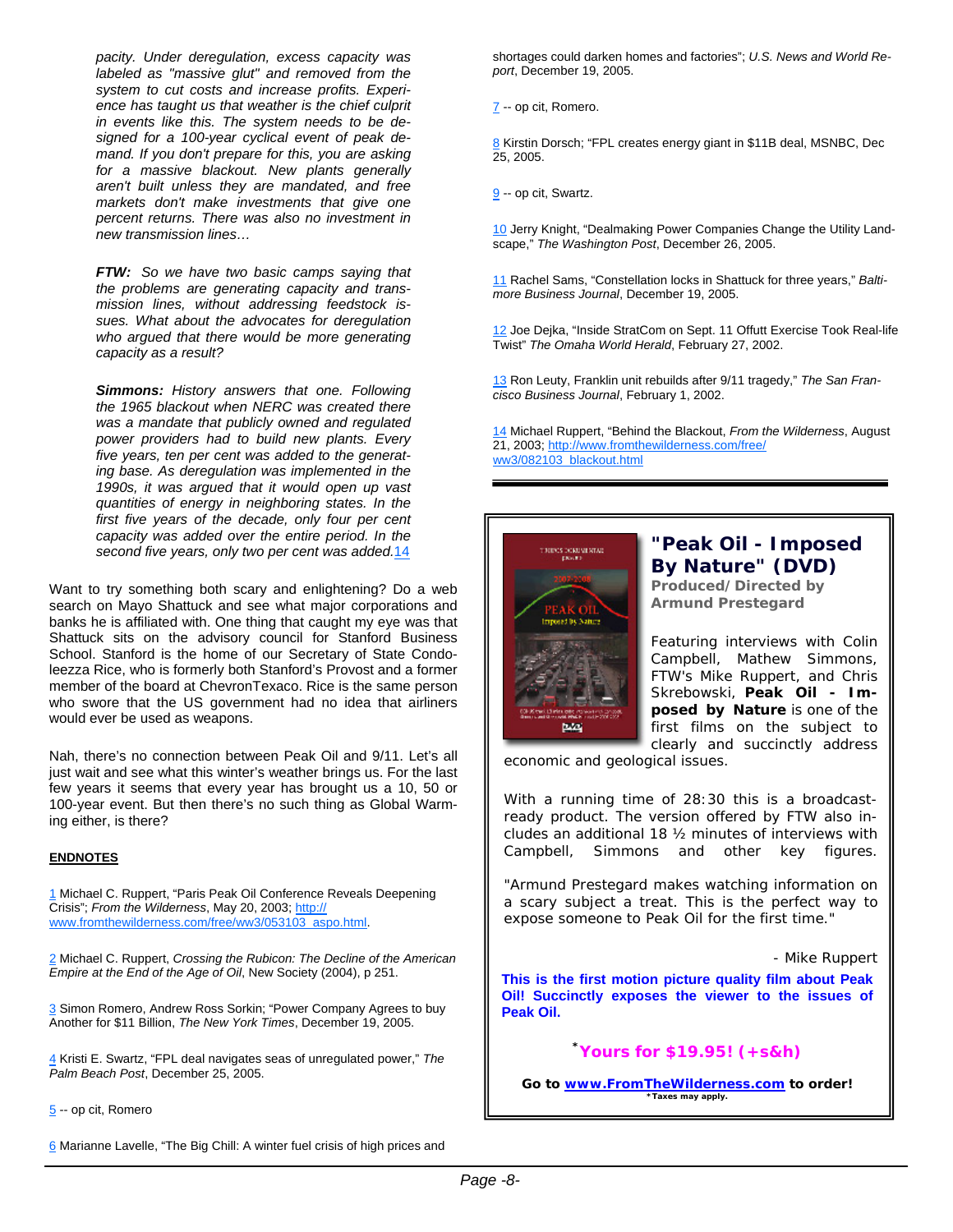# **Ukraine, Russia, Natural Gas: Ideology or Hypothermia? Hypothermia?**

## **By Jamey Hecht**

*January 5, 2006 0800 PST (FTW)* - **I**n 2004, both the U.S. and Ukraine had Presidential Elections with artificial results. In the country whose WMD arsenal dwarfs that of the entire outside world, the fraudulent victory stood unchallenged. But in the agricultural backwater of a long-fallen imperial power (I mean Kiev, not Ohio), the suspect result was negated and a new election held. This time the Viktor was Yushenko, a former Prime Minister who seems to embody the desire of non-Russian Slavs to avoid reabsorption into the Soviet relationship with Russian power. He may not be Lech Walesa or Vaclav Havel, but Yushenko is no friend of Mr. Putin.

The current "cold" war over gas is pure realpolitik; there's nothing ideological about it. Putin is punishing Ukraine for its political resistance to Russian power. He's not doing this by imposing a high price and inflicting it on the Ukrainians; he's removing a Soviet-era subsidy and offering the gas at what he calls an international market value. But other former Soviet Republics and satellites are still receiving the cheap Russian energy that Cuba and North Korea – and now Ukraine – have lost.

The Americans, for their part, "support a move toward market pricing for energy, but believe that such a change should be introduced over time rather than suddenly and unilaterally." But that is not what the Russians have chosen to do, and the Ukrainian economy cannot afford the 400% price hike – so Ukraine wants from Russia what Caribbean clients get from Hugo Chavez: the opportunity to barter for energy. They would do it by tapping a percentage of the Russian gas that crosses through Ukrainian pipelines, in exchange for the transit costs. But Chavez is a genuine leftist, whereas the Putin Presidency represents a total break with the Soviet era in every respect except its imperial ambitions. No energy company could be more different from Citgo than is Gazprom, who greeted the barter idea this way:

"The price of 150 cubic meters of gas is not the same as the transit cost for this volume of gas… Ukraine refuses to understand that." Nonsense. Ukraine never asked to tap 100% of the gas; it claimed "the legal right to take 150 cubic meters of gas from every 1,000 as a transit fee." These articles are good, but they cast the conflict as a struggle for power in which energy is being used as a leveraging device. On *FTW*'s map, the energy *is* the power.

# **Winter Fuel Shortages Shortages**

 **New England Fuel Crisis Exercise Free Market Style Rationing? Cold Weather Event Day** 

## **By Michael Kane**

*[As global climate change converges with Peak Oil and Gas, weather is becoming more extreme, less predictable, and harder to cope with. The same forces that grant us a pleasantly unseasonable weekend in January may produce an unusually severe blizzard in the same month (or at a point in the spring when blizzards are, well, unseasonable). We just might get through this winter without a natural gas crunch, but it's unlikely that our luck will hold for even two or three winters more.*

*Focusing on the Northeast U.S. and a recent table-top exercise designed to test that region's readiness, Michael Kane investigates the prospects for a serious cold weather crisis there. He takes us through the merits and limitations of such contingency planning, in which public authorities struggle to protect public health while private companies make the rules. –JAH]*

*January 10, 2006 1100 PST (FTW):* **W**ill there be serious fuel shortages this winter? It depends on the weather. Months after the hurricanes, some twenty percent of the natural gas production in the Gulf of Mexico remains shut in.1 While the press keeps silent about the condition of these inactive pipelines, planners in the New England region are preparing for the very real possibility of near-term fuel shortages.2

The Independent System Operator New England Inc. (ISO-NE) conducted a table-top exercise (or "war game") $3$  on November 29th in which emergency procedures dealing with extreme winter cold and fuel shortages were simulated at the Winter Operations Coordination Workshop.

In mid-November of 2005 *FTW* began contacting local authorities across New England. We asked for official statements on the possibility of winter fuel shortages. Were there any plans for rationing? Every state and locality contacted in the Northeast said no. What they all do have in place are increased conservation and efficiency efforts and economic assistance for those who can't afford to stay warm this winter. The poor will suffer the most, as there is simply not enough assistance for those in need.

Rolling blackouts are the closest we will get to rationing in North America this winter, because they will not impact the financial markets the way a true rationing plan might. Staying warm through the winter should be viewed as a human right. Natural gas shortages are making that commodity more expensive. In a deregulated market, the gas will be sold to the highest bidder, not guaranteed to the public at large.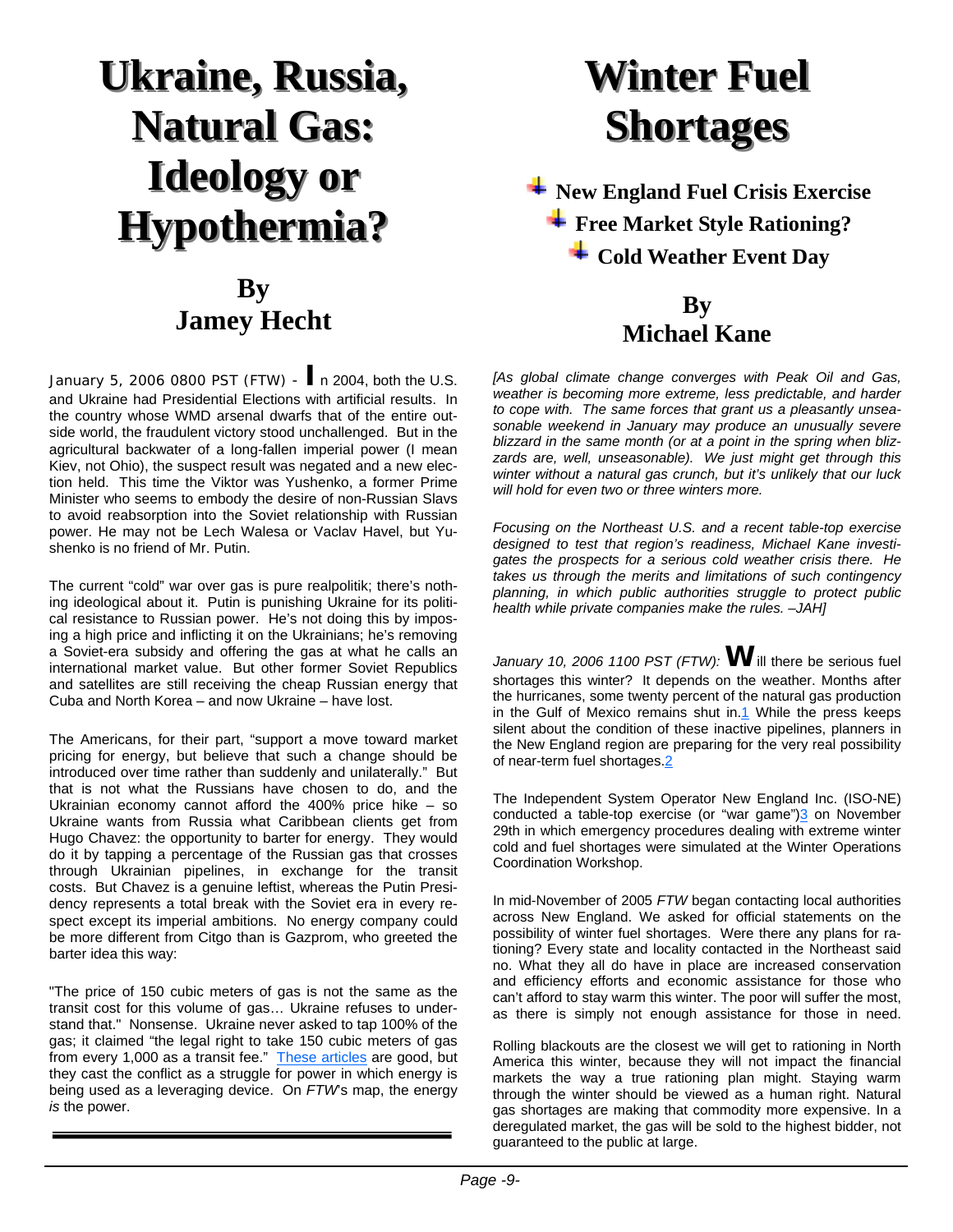During the most critical winter months, surging natural gas prices will force competition between electric utilities and gas-fired home heating. The major planned "market enhancements" that will address this problem won't be ready in time for this winter.4 Rationing is the antithesis of what we are about to see, as pointed out by Mike Ruppert in "THE END of the GRID."

#### **New England Fuel Crisis Exercise**

Independent System Operator of New England (ISO-NE) has command and control over the regional electric grid. On November 29, 2005, ISO-NE ran an unprecedented table-top exercise simulating a fuel crisis where three factors were considered: weather conditions, power plant availability, and high voltage line availability. Over 100 people were brought together from government, emergency management, the gas industry, communications, and other relevant fields to understand the risk North America is facing this winter. To the consternation of the *Wall Street Journal* and other publications, the exercise was closed to both the press and the public.

Ken McDonnell, Press Secretary at ISO-NE, called the exercise a "huge success" and said there are no plans for another such exercise to be conducted this winter. "ISO-NE is confident in its ability to respond to any situation" that might eventuate this winter, said McDonnell, adding that "the chances of rolling blackouts are slim." ISO-NE has the legal authority to implement rolling blackouts.

McDonnell's written summary of the event is both reassuring and ominous, leaving little doubt that the problem is real while demonstrating a will to prepare for it:

> *Springfield, MA -- Nov. 29, 2005 -- In the first-ofits-kind regional conference, ISO New England stakeholders – including officials from state and federal regulatory agencies, reliability councils, emergency management agencies, the naturalgas sector, and local control centers and neighboring control areas – 100 in all – joined ISO New England operations and planning specialists in a Winter Operations Coordination Workshop. Participants gained a fuller appreciation of the possible cold-weather operating constraints facing New England and its bulk power system this winter and reviewed the triggers used by the ISO to signal the need for emergency actions. Then, based on realworld operating scenarios, the representatives rehearsed the communication and coordination procedures they would need to employ to ensure a safe and reliable supply of electricity under extreme cold-weather conditions this winter. The goal was to provide an open and honest exchange of information at all levels and across all entities of the regional energy sector.*

But without more information, the rigor of the exercise and the meaning of its results will remain unknown outside the circle of invited attendees. This reporter requested documentation on what set of assumptions were used in the exercise and how they played out, but as of this writing ISO-NE has not provided it.

#### **Cold Weather Event Day**

In January of 2004 the New England region came dangerously close to running short on natural gas. Since then ISO-NE has added procedures for what it calls a "Cold Weather Event." A "Cold Weather Watch," followed by a "Cold Weather Warning," will likely precede the calling of a Cold Weather Event. 5

Independent System Operators across the continent closely follow both short-term and long-term weather forecasts, but New England is in a unique situation. The region is at the end of the natural gas supply line. Hurricane damage in the Gulf of Mexico is a big worry since 25% of New England's peak-day natural gas comes from Gulf sources.6 While some of their power plants have the capacity to switch to oil for electricity production, the vast majority can only operate on natural gas. If we see severe cold this winter, demand will surge and a natural gas shortfall could lead to a nightmare scenario for the region.

A Cold Weather Event is declared before 11 am two days prior to the event day. Modifications have been made to tariff methodology to ensure fuel providers can meet their requirements. ISO-NE has been modifying their protocols and procedures to prepare for what might happen this winter. The table-top exercise mentioned above tested the procedures that have now been implemented. On the day of the exercise (November 29, 2005) ISO-NE promulgated its "Winter 2005/06 Action Plan" which develops four major areas of endeavor:7

- Communicating the need to reduce energy consumption around the clock.
- Encouraging the utilization of dual-fuel generating capability.
- Expanding demand-side management programs in New England in order to help maintain needed Operating Reserves.
- Developing Emergency Energy procedures and Market Rules to complement the cold weather procedures set forth in Appendix H to Market Rule 1.

All this is intended to avoid rolling blackouts and/or voltage reductions.

As demand for natural gas starts to outstrip supply, those power plants that have dual-fuel capacity will be called upon to switch from natural gas to oil. Plants can already do this as a response to rising gas prices, but they face considerable red tape; burning that additional oil requires environmental waivers. Long-term ecology will have to be sacrificed to short-term public health – if the gas isn't available, the oil will burn. Procedures have been put in place to fast-track the waiver approval process this winter.

Industrial customers who have agreed in advance to have their natural gas supply interrupted would be the first curtailments made if necessary. Six governors in the New England area would televise an urgent call for energy conservation across their states.

#### **Worst Case Scenario**

Cold weather will be easier to cope with if it doesn't hit the whole country at once. That way, resources can be shifted to the neediest areas. But a nationwide cold snap would cause a large number of dual-use power plants to suddenly start burning more oil for electricity production. That could cause a shortage of available oil, impacting oil-heated homes.

When natural gas prices exceed \$20 per MMBTU, providers who already have gas in storage will be strongly motivated to sell their gas to the highest bidder. Thanks to deregulation, they will be at liberty to capitalize on crisis by liquidating what should be a public trust.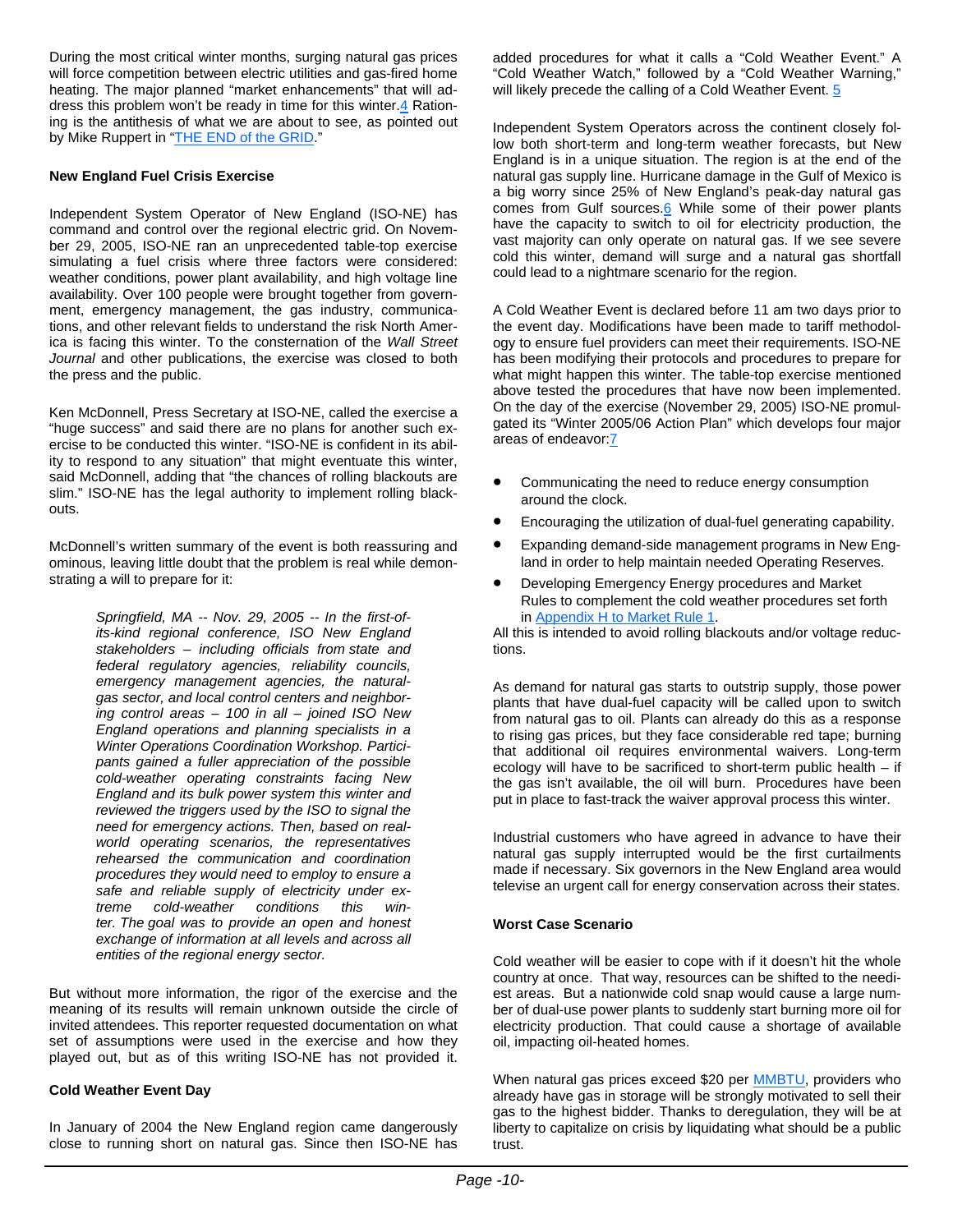Rolling blackouts can mitigate scarcity, but the question is whether enough fuel can be spared on the electricity side to save lives on the heating side.

TV and radio news outlets will issue urgent instructions for superintendents, tenants, and homeowners in buildings heated with natural gas to drain their water systems lest their pipes freeze. While such drainage is usually a fairly simple operation, not everybody knows how to do it. Some residents will suffer burst pipes; others will overpay for the services of opportunists; still others will successfully protect their plumbing with their own efforts or with honest help. On the other side of the crisis, the resumption of gas services presents the problem of relighting millions of pilot lights – a potentially dangerous task, since the timing and ventilation have to be right. And if scarcity deepens, gas service may not resume for a long time.

Even a short period of no heat could leave New York City's 123 year-old steam powered heating system in ruins as pipes freeze. Former Director of Central Intelligence James Woolsey was quoted as saying New York could resemble "a frozen New Orleans."8

#### **What New York had to Say**

Ken Klapp, Press Secretary for the New York Independent System Operator (NYISO), says New York has a much better fuel mix than New England. Over 35% of New York's power plants have dual fuel capacity. NYISO officials attended the ISO-NE conference and exercise, but the organization feels there is minimal concern for their region this winter and rolling blackouts are not likely.

Gary Brown, VP of External Affairs at NYISO, told this reporter that the New York Gas Group, comprised of the gas companies that serve New York, has performed contingency analysis for the possibility of emergency restrictions that may be implemented if a shortage of natural gas affects the New York area.

The New York Gas Group is part of the Northeast Gas Association. In a report published on December 20, 2005, they state that gas supplies "should" be adequate for this season. But the same report indicates that as of December 19, the Gulf Coast still had 2 Bcf/d of production offline . That represents 4% of the average U.S. daily production.9 Domestic gas production had been stretched to the limits well before the hurricanes.

The Northeast Power Coordinating Council (NEPCC) published a report on November 18, 2005, where they concluded harsh winter conditions could cause Ontario, New England, Quebec and the Maritime Areas to implement operating procedures designed to mitigate resource shortages. They did not consider New York to be at risk for this winter.10

But the nightmare scenario that might start in New England would send as yet unknowable shockwaves across North America. It is still unclear what natural gas shortfalls from the Gulf will be at any given point this winter. The position of these Northeast organizations is based in part on assumptions that may or may not play out as they hope.

#### *Finally!* **Signs of Life**

After our investigation began, two mainstream news reports added weight to our concerns. The *Christian Science Monitor*  published, "If winter is bitter, brace for a natural-gas crunch." This was the first time a mainstream publication published a *partial*  admission of the looming natural gas crisis. The report included a map showing that the Northeast is far more likely to be impacted by a tight supply of natural gas than any other region in the country.

Then *US News and World Report* published "The Big Chill," where the proverbial cat was let out of the bag. Finally a news organization aside from *FTW* was warning about an imminent natural gas crunch. Dianne Munns, president of the National Association of Regulatory Utility Commissioners, was quoted as saying, "We pray for warm weather. We have a prayer chain going." Matthew Simmons, President of Simmons and Company International, said as much over 18 months ago in an interview with *FTW.*

With or without prayer, a rationing plan is the only way to ensure that everyone stays warm in an energy crisis. But no one seems to have authority to implement such a plan in a deregulated energy market. It's now legal for utilities to start privatizing, which will place every aspect of the energy industry into corporate hands. Rationing is impossible without basic legal regulation. But instead we are seeing the privatization of warmth just as we are seeing the *privatization of potable water* – two natural resources that are critical to sustain life.

Recently, members of the Senate Committee on Foreign Relations indicated that American consumers and producers are unlikely to change their ways, unless forced to do so by real hardship: "There has to be a big crisis," said Senator Chuck Hagel on November 16, 2005.11

It may be frightening for us all as we consider the necessary sacrifices, but *FTW* is convinced the alternative to conservation is nothing short of disaster. We've said it too many times to count, but it can never be reiterated enough  $-$  POWERDOWN is the only solution.

1 Minerals Management Service Press Release, December 29, 2005, Media Contact Gary Strasburg http://www.mms.gov/ooc/press/2005/press1229.htm.

THE OUTLOOK FOR NATURAL GAS IN THE NORTHEAST FOR THE 2005-2006 WINTER HEATING SEASON, Northeast Gas Association, December 20, 2005 Update, http://www.northeastgas.org/pdf/winter\_outlook\_05.pdf.

2 Among the Northeast Region states on which our report focuses, Pennsylvania seems to have the least to worry about. Press Secretary Jennifer Kocher said 45% of Pennsylvania's electricity production comes from coal, 20% from nuclear energy, and 20% from natural gas. The remaining 15% derives from various renewable sources, mainly hydro. Coal makes up a very high percentage of the fuel mix throughout the country, but a very small percentage in the Northeast.

3 In an extensive phone interview with this reporter, ISO-NE Press Secretary Ken McDonnell referred to the November 29th simulation as a "table-top exercise, a war game." McDonnell said he was familiar with our publication (*FTW).*

4 ISO New England's Winter 2005/2006 Assessment & Action Plan "Preparing for Cold Weather Reliability," October 6, 2005, http://www.iso-ne.com/pubs/pubcomm/pres\_spchs/2005/winter\_assessment.ppt.

5 ISO New England's FAQ page – *What Defines a Cold Weather Event?* http:// www.iso-ne.com/support/faq/wntr/index.html#faq3.

6 Ibid, footnote #2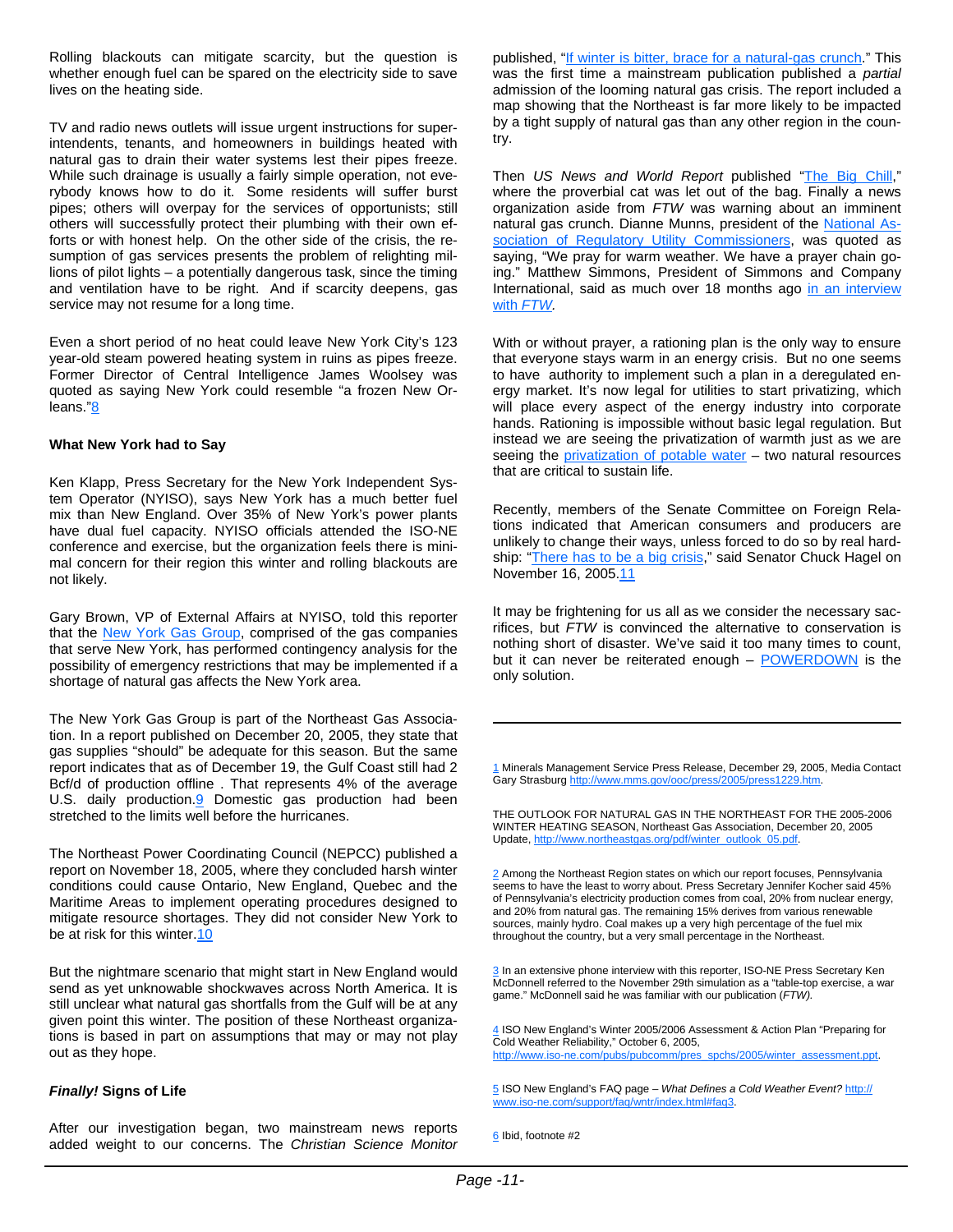7 ISO New England Inc. and New England Power Pool, Docket No. ER06-<br>
-000; Interim Amendments to Market Rule 1 for Winter 2005/2006, October 28, 2005 http://www.iso-ne.com/regulatory/ferc/filings/2005/oct/<br>er06- winter project filing2 10-28-05.pdf. winter\_project\_filing2\_10-28-05.pdf.

8 Marianne Lavelle, "The Big Chill: A winter fuel crisis of high prices and shortages could darken homes and factories," *US News and World Report*, December 19, 2005 http://www.usnews.com/usnews/biztech/articles/051219/19energy.htm.

9 Ibid, footnote #1 http://www.northeastgas.org/pdf/winter\_outlook\_05.pdf.

10 Northeast Power Coordinating Council Reliability Assessment for Winter 2005– 2006, November, 2005 https://www.npcc.org/publicFiles/documents/seasonal/ currentYear/

CO12\_NPCC\_Reliability\_Assessment\_2005-06W\_FINAL.pdf.

11 Michael Kane, "THERE HAS TO BE A BIG CRISIS," *FTW,* December 5, 2005, http://www.fromthewilderness.com/free/ww3/120505\_big\_crisis.shtml.

# **The Empress Has No Clothes No Clothes**

### **AMY GOODMAN'S REALITY BLACKOUT**

### **by Carolyn Baker**

#### **(Special to** *From the Wilderness***)**

[*This really needed to be said. The value of so-called alternative media is in how well it serves people with regard to critical issues of the day.* 

*As many of* FTW's *friends and allies over the years know, I have my own Amy Goodman stories; too many to count or recount. I stopped trying to kiss her ring a long time ago. And while that has not hurt* FTW*, it has left behind a great many of our earliest allies, without whose help and support we wouldn't have come this far. I also have a long trail of scars fought within the heavily infiltrated "progressive left," especially with the most-dishonorable likes of Norman Solomon and David Corn.* 

*The bottom line however is that within the progressive left there are too many great minds and dedicated souls to be surrendered*  without a fight. I did not solicit this article. It arrived like a gift from *the stork one morning on my doorstep. Carolyn Baker is to be commended not only for her courage and alacrity, but more so for demonstrating that the necessary fight will not be abandoned and consumers of alternative media have taste buds just like everyone else. They know the difference between junk food and nutrition. – MCR*]

*January 13, 2006 1200 PST (FTW)*: **O**kay, someone on a progressive website finally dared to write an article questioning Amy

Goodman's *Democracy Now* programming. Reza Fiyouzat at *Online Journal* asks in his January 3 article: "What's wrong with Amy Goodman?" (http://onlinejournal.com/artman/publish/ article\_387.shtml) Gee, all this time I've been afraid to take the risk. Is it not politically incorrect, or even unkind, to question the queen of "progressive" talk radio? Aren't *Air America* or *Democracy Now* the only news alternatives that aren't composed of completely contrived corporate compost? Didn't Rodney King have it right? Shouldn't we all try to get along, especially those who place themselves on the left end of the political spectrum?

Nothing personal here. I like Amy Goodman. She's bright, articulate, and undoubtedly, a decent human being. But Amy has some jaw-dropping blind spots — some uncanny omissions in her socalled "progressive" programming that frequently cause her news reportage to disappear into a black hole of irrelevance because she simply refuses to deal with certain issues.

**Blackout Number One:** Amy will not, absolutely will *not*, deal with 9-11. Surrounding herself with "conspiracy-theory" phobics, such as **Noam Chomsky** and Norman Solomon, she has occasionally danced around the issue, but never firmly planted her feet in the reality of the pre-meditated mass murder by the United States government that September 11 was. Any journalist as articulate, informed, and on the cutting edge as she purports to be would not be evading the issue five years after the event. What was the point of inviting Sibel Edmonds to *Democracy Now* and asking obligatory questions of a guest who has been silenced by a colossal gag order from the Justice Department? Why invite one of the most astute researchers of 9-11, David Ray Griffin, to her program, and instead of actually interviewing him, pit him against Supreme Conspiracy Phobe, Chip Berlet, whose only rebuttal to Griffin's impeccable evidence was, "It's not good for people to believe in conspiracy theories." Why only pathetically brief, patchy, so-called interviews with Cynthia McKinney who is the only Congressperson who has delved deeply into 9-11 and called for and carried out public hearings?

And then there were the enormous misstatements by *Democracy Now's* producer, Jeremy Scahill as he was interviewed by Amy Goodman on November 10, 2005. During that interview, Scahill repeatedly praised Jerome Hauer, a board member of Bio Port, one manufacturer of a particularly atrocious anthrax vaccine and a close friend of the Bush Administration. Hauer's connections with some of the most despicable corporations on earth are indisputable. On December 15, *From The Wilderness* published an expose of the erroneous *Democracy Now* story—an expose not to be missed which concluded:

#### WHO IS JEROME HAUER?

*Jerome Hauer is a Bio-Warfare expert who is well known in New York City for having created former mayor Rudolph Giuliani's Office of Emergency Management (OEM) in World Trade Center 7 – the building that inexplicably imploded in a freefall on September 11, 2001, without having been hit by an airplane. Hauer's corporate affiliations include SAIC, Batelle, CSC-DynCorp, Hollis-Eden, and one of the nation's most powerful private investigative and security firms Kroll Inc., among others. Now BioPort has been added to his resume.* 

*On the eve of 9/11, in NYC, Hauer was having drinks with his close friend, the recently retired FBI Agent and "Osama-Chaser," John O'Neil. At that*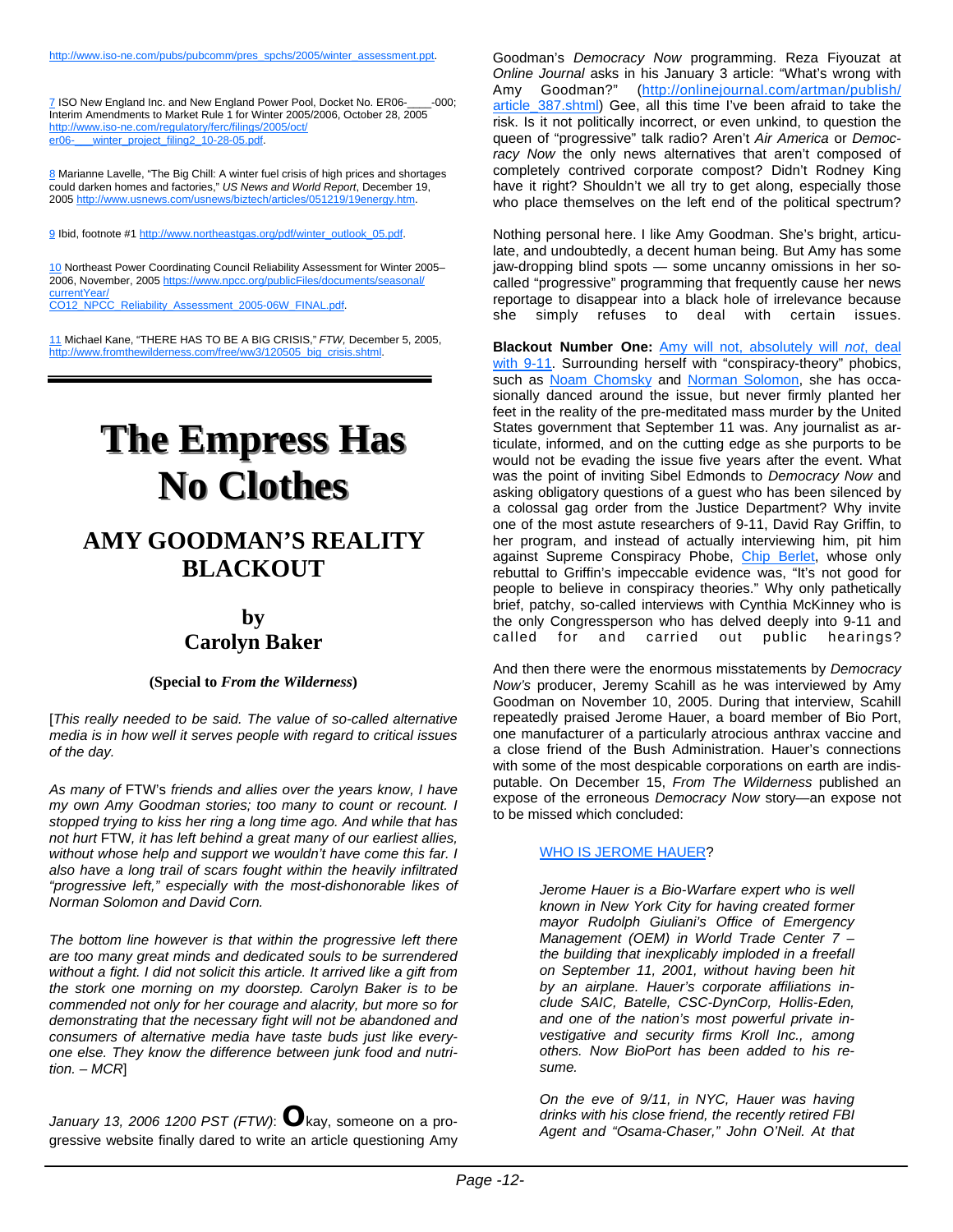*time O'Neil was the head of security at the World Trade Center complex, a position Hauer had helped him to get. O'Neil died in the World Trade Center on 9/11, and it was Hauer who identified his body.*

Scahill's misstatements not only herald the virtues of a notorious "bad guy" and ally of the Administration, but fail, once again, to explore links to 9-11. I hasten to add, however, that Scahill's shabby reporting was also carried by *The Nation Magazine*, the day before the *Democracy Now* interview in an article "Germ Boys and Yes Men." The same article was published concurrently<br>by the websites Alternet and Common Dreams. by the websites *Alternet* and *Common Dreams*.

It appears that the left has been astonishingly misled by a failure to check facts and connect dots. Is it any wonder it has so profoundly lost its vitality and credibility in the twenty-first century? When so-called progressive journalists fail to do the most fundamental homework, all of the "Don't Think Of An Elephant" linguistic research of the likes of George Lakoff about how to communicate with the rest of the world becomes meaningless.

**Blackout Number Two**: Day after day, in a world where oil production worldwide has peaked, and where we are now plummeting toward an energy Armageddon, Amy Goodman says almost nothing about the issue. In terms of foreign policy and the Iraq War, her guests incessantly proclaim world domination by the diabolical United States as the sole motivation for the U.S. invasions of Afghanistan and Iraq. Whenever the energy issue is alluded to, it is presented as a feigned crisis construed by bloodsucking oil companies who would do anything to justify spiking gas prices. Unquestionably, oil company profits are at an all-time high, but that does not diminish the reality of Peak Oil. Again, Amy has not done her homework, and it doesn't appear that she's interested in doing it anytime soon.

While she has interviewed Michael Klare, a Peak Oil expert and author of "Blood And Oil," it has little effect when counterbalanced by numerous appearances of progressive guru, Noam Chomsky, who insists that oil is not the primary motivation for the dissection of the globe by the American military. *Democracy Now* is virtually silent on issues of oil and natural gas depletion, and the absence of interviews with the most outspoken experts on Peak Oil such as Richard Heinberg, author of "The Party's Over" and "Powerdown"; Matt Simmons, one of the world's most distinguished energy experts; British Peak Oil authority, Colin Campbell; or Princeton's famed petroleum geologist, Ken Deffeyes — is nothing less than mind-boggling. Failure to address what may be the most devastating global survival issue in the history of the human race is not only irresponsible but unconscionable.

**Blackout Number Three:** While *Democracy Now* is currently giving ample air-time to the Abramoff scandal, its grasp of the depth and scope of U.S. government corruption and economic warfare on its own citizens is abysmal. Much is made of the military industrial complex, indisputably a monstrous cavern of theft and taxpayer bilking, but has Amy Goodman ever interviewed experts on the \$59 billion dollars missing from the Department of Housing and Urban Development, or the *\$2.3 trillion* missing from the Pentagon? Has she ever invited the foremost expert on U.S. government economic warfare on its own citizens, Catherine Austin Fitts, to be interviewed on *Democracy Now?* Or what about former *Washington Times* reporter, Kelly O'Meara, who has reported extensively on the missing money? What about Stephen Roach, Morgan Stanley's chief economist who in 2004 made mainstream financial headlines by stating unequivocally that the U.S. economy is heading for economic Armageddon?

Instead, *Democracy Now* has conducted numerous interviews with John Perkins, author of *Confessions Of An Economic Hit Man*. In her article specifically addressing Perkins' book, Catherine Austin Fitts writes:

> A "limited hangout" is a partial confession, a mea culpa, if you will, that leaves the essence of a crime or covert reality hidden. Because it includes some small part of the truth, the limited hangout is irresistibly attractive to dissidents and political critics whose thirst for such truth makes them jump at the dangled scraps. Once the system's watchdogs are busy chewing on the limited hangout, the guilty players can go about their illegal business for a new round of unaccountable, semi-secret mayhem.

> If you want to see an excellent limited hang out at work, pick up a copy of the John Perkins' bestselling *Confessions of an Economic Hit Man*. In his limited hangout confession, Perkins describes his career from 1971 to 1981 as a highly paid professional who helped defraud Third World countries by helping syndicates make uneconomic loans as a means to facilitate the eventual takeover of those economies by elite and corporate interests…

> Nowhere does Perkins introduce the notion that cartels in a "New World Order" (the phrase coined and promoted by George H. W. Bush) use covert manipulation of the global financial system to centralize and concentrate economic and political power. Assassinations by "jackals" aside, Perkins barely hints that for fifty years the US militaryindustrial complex has been developing and testing powerful black budget technology, satellite and other invisible weaponry and surveillance technology and insider-trading tools behind the veil of national security secrets. Indeed, it was the need for a means of financing black budget operations and weaponry outside the view and control of Congress and the appropriations process - rather than the mere pursuit of corporate profits - that provided the political air cover for Perkins to do what he did as his covert counterparts marketed drugs in American and Third World communities alike.

> It's an old rule of economics. Sources and uses need to be in one integrated financial statement to understand an enterprise. In Perkins' world, we are never quite clear who got what cash and in what amounts when all was said and done. Which means someone gets to keep the money and remain socially acceptable - and we remain clueless as to who was really running things two decades ago.

On a variety of issues, not merely economics, it appears that *Democracy Now* is a revolving door of limited hangouts—a term used by the intelligence community to indicate a plausible distraction intended to divert attention from the more nefarious behavior of the actual culprits. *Democracy Now's* guests mention the federal deficit and the Bush Administration's blatant economic blunders, but almost never does Amy Goodman or her guest dig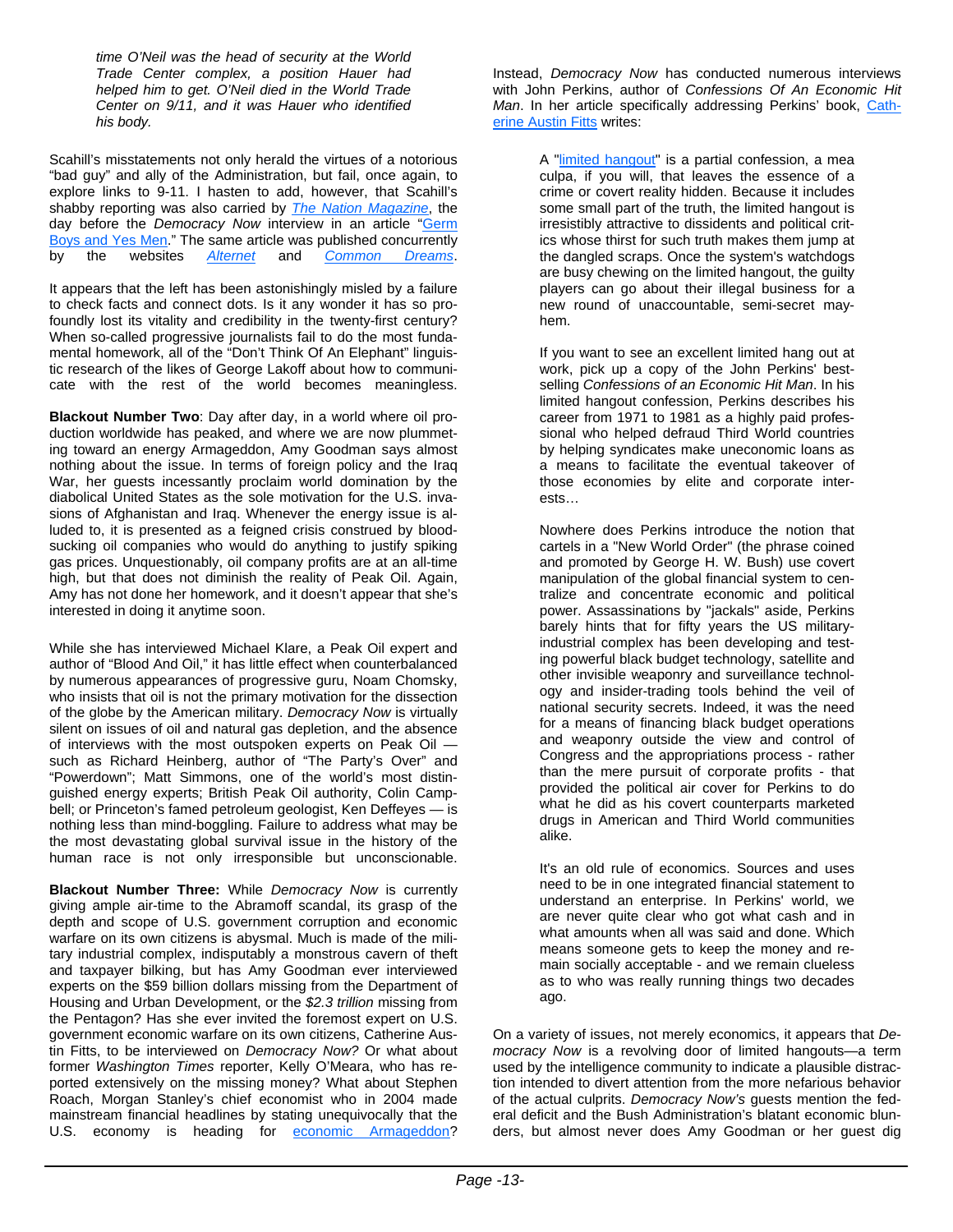deeper, connecting the dots with the current epidemic of disappearing pensions, the disastrous housing bubble which is in the process of bursting, the ramifications of the new bankruptcy law, widespread doubling of monthly credit card payments, and a plethora of issues that signal global economic collapse. From listening to *Democracy Now*, we can only infer that the economy of the United States and the world is "in poor health" but not, as it actually is, barely existing on the most precarious of life-support systems, headed for a train wreck that could make 1929 look like a Jubilee.

I have, in fact, communicated my concerns to *Democracy Now* in general and to Amy Goodman specifically*.* In response to numerous emails, faxes, and letters, I have received boiler-plate letters thanking me for my interest in the program along with an enclosed envelope and a request for a donation. I don't financially support corporate media, so why should I support a form of media which appears to be offering me more, but isn't?

What are we to conclude from a so-called progressive radio and television news program which so glaringly ignores or fails to accurately report the reality surrounding it? A quick Google of "Operation Mockingbird," the CIA's protracted program of infiltrating mainstream media, reveals that (during and decades after the McCarthy era) the agency established intractable control of news reporting in America — so much so, that former CIA Director, William Colby, before his death boasted that the CIA owned everyone of any significance in the U.S. media (a more in-depth analysis of alternative and mainstream media may be read at http://www.oilempire.us/media.html).

Does the CIA "own" Amy Goodman? I don't know, but I *do* know that any so-called progressive journalist of Goodman's stature who will not astutely address September 11, Peak Oil, global economic collapse, and the inextricable connections among all three must be classified not as "progressive," but as terminally *peripheral.* 

# $\bm{F}$ *FTW* WINS SABOTAGE CASE – **FINALLY FINALLY**

## **By Michael C. Ruppert**

*January 17, 2006 1300 PST (FTW)* – **I**t took an almostunheard-of ten months for the Small Claims case involving deliberate sabotage by a former *FTW* employee to reach its final resolution. But with an appeals ruling issued on December 20th, 2005, (received in the first week in January) it finally did. In his ruling Judge Michael Hoff reaffirmed the original Small Claims ruling in *FTW's* favor from last summer. That ruling found that *FTW* had made its case proving deliberate sabotage. By filing an appeal willfully using an incorrect address for *FTW*, the former employee, Christopher Lee Fusco, had successfully won a default judgment against *FTW* after notice of the trial De Novo failed to reach our offices.

It was a cheap trick and although it didn't ultimately succeed it did thoroughly disrupt our operations and cash flow. More than \$5,000 was levied without notice from *FTW's* business checking account last October, nearly putting *FTW* out of business. That, coupled with two months of deliberate sabotage by Fusco involving more than one hundred misplaced customer orders, uncashed checks, unfilled orders and shipments of *FTW* inventory to incorrect addresses nearly forced *FTW* to close its doors.

The sabotage, which also involved former employees other than Fusco, was so serious that, in his December 20th testimony, Ryan Spiegl, *FTW's* Information Technology Manager, categorized the damage level as between 8 and 9 on a scale of 10. It also necessitated an urgent appeal to *FTW's* readership for emergency funds which saved the day. More than \$50,000 muchneeded dollars were received which covered most of the costs of straightening out every order and satisfying every customer. It also helped *FTW* to prepare for its now-imminent move to Ashland, Oregon. That move is scheduled to be completed by mid-February. *FTW* has secured wonderful new offices and now plans to move ahead with a long-planned expansion of services and news coverage. While funds are still tight, we are confident we'll get the job done.

I lack the words to express my gratitude for this generosity. All of us at *FTW* have re-committed ourselves to staying in this necessary fight to educate and prepare America and the world about the consequences of Peak Oil over the long haul.

The Small Claims decision, which is not appealable, leaves the door open for a larger civil suit by *FTW* against the former employees wherein the record of the Small Claims case would stack the odds of a larger victory in our favor. *FTW* has until April, 2006 to file that action.

Thank you all, from the bottom of our hearts.

# **Under Strains of Peak Oil and Gas, Ideology Stretches and Gas, Ideology Stretches to the Limit to the Limit**

## **By Jamey Hecht**

*January 20, 2006 0800 PST (FTW) -* **S**tan Goff, Chalmers Johnson, and other writers on U.S. military affairs have explained the economic nature of America's "empire of bases": it's a massive State-Socialist society, built to service the machinery of death for the enforcement of capitalism. Similarly, Ralph Nader's halfcentury of work shows beyond dispute that despite "free market" ideology, major corporations in the U.S. (and in the international system at large) are partly dependent on massive government subsidies. Privatize the profits, socialize the costs.

While the Left articulates this economic reality by debunking its various spokespersons, they keep pouring in from the Right like myriad clowns from a phone-booth. Thomas Friedman's "flat" world of omni-beneficial globalization is as absurd as the disc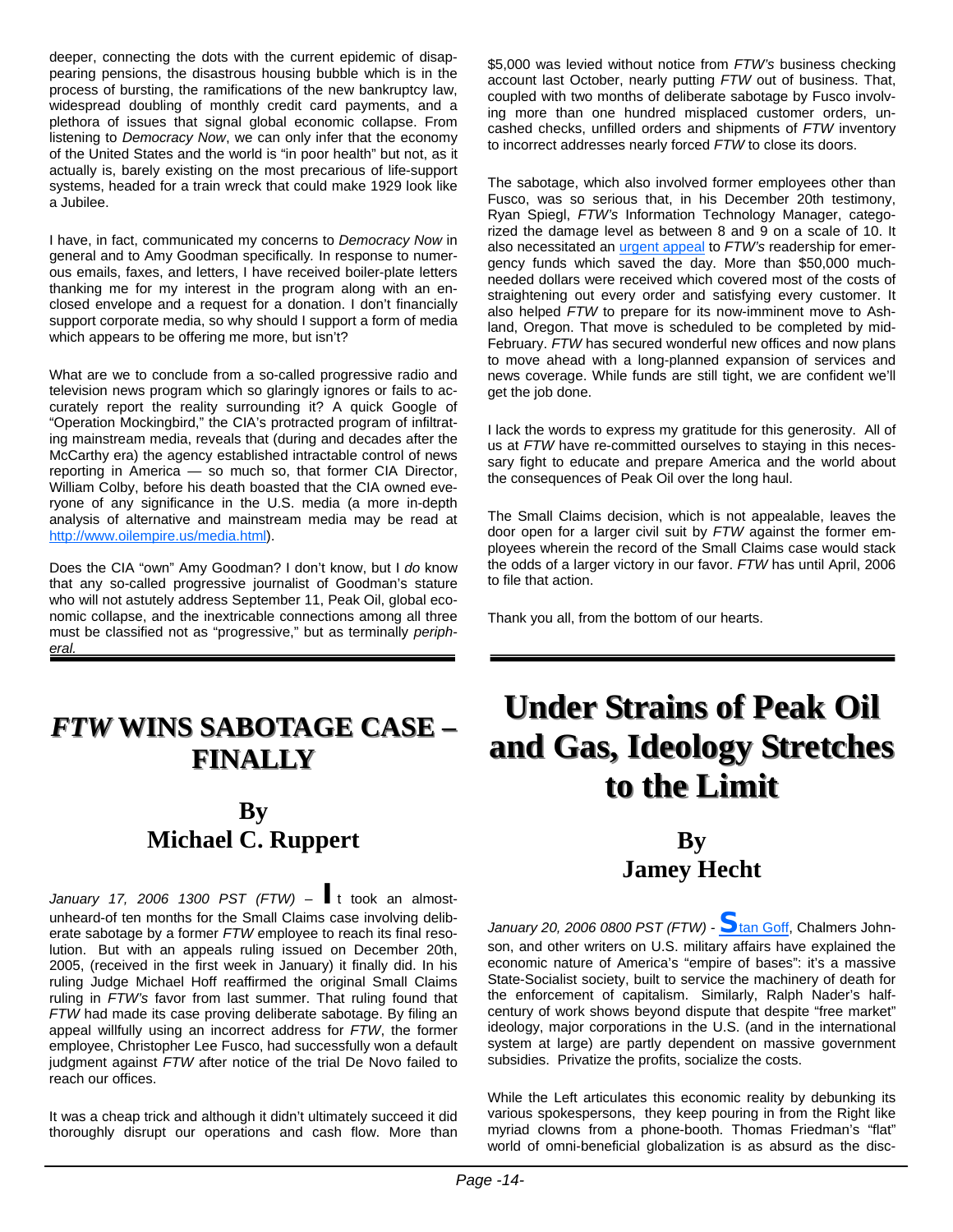shaped Earth it conjures in the reader. Richard Perle writes from a moral Disneyland whose prize is "An End to Evil," brought about through twin means: heroic violence that somehow spares the innocent, and the national beast of America, the chimera with Capitalism's body and Democracy's wings. The common theme of rightist discourse these days, from Conservative to Neocon to Realist, remains the sanctity of the Free Market.

As *FTW* has shown in articles by Tom Wayburn, the Rightist paradigm has special implications for Peak Oil and Gas. An "Apollo Project" for coping with energy scarcity can only work if it centers on conservation and eventuates in some kind of rationing and rational planning, which are anathema to the Right. So here's the dynamic: as climate change destabilizes the weather, increases energy demand, and plays havoc with the oil and gas infrastructures of the world, depletion speeds up and shortages occur more and more frequently. Ideologically, there are three ways to deal with this: the Venezuelan way, which uses barter and credit to keep people warm; the Russian way, which builds up a giant monopoly company under central State control and leverages its power to control satellite states and ethnic undesirables; and the American way, which deregulates everything so that Godzillacorp can profit from the crisis while repaying government's gift of laissez-faire with concessions to the police state, like selective blackouts and freeze-outs targeted at political opponents and ethnic undesirables.

For "our" Establishment press and book trade, the trick is to use free market ideology to justify America's Rightist approach and deride those of our geopolitical competitors. The trouble is that free markets and free trade are inadequate to the realities of Peak Fossil Fuels and the gap is widening all the time. A fuel bailout in the wake of Katrina just ended in the last week of December, but now the Winter is hitting. Russia won higher prices for its gas, but now the cold forces her to cut back on exports anyway. And Venezuela? The Celtics fans in Massachusetts get cheaper fuel with a dash of Latino dignity, courtesy of the man we're supposed to consider "authoritarian." Contradictions galore!

# **Exterminism and the Exterminism and the World in the Wake of Katrina Katrina**

## **By Stan Goff**

### **PART THREE OF FOUR**

#### **The Crony-Warfare State**

The latest in a series of scandals being tamped down with the able assistance of the mainstream media is the indictment of the Texan Bush-crony, Congressman Tom DeLay, on charges of conspiracy and money laundering. While this relates to the whole question of legitimacy, it is not (yet) a

political crisis.

The interesting thing about DeLay – at least for me – is his background. DeLay is known for his scorched earth political tactics; he is even admired for his ruthlessness. Before he went into politics, he was a Houston exterminator. The *Texas Toreador* refers to him as "the Bugman of Sugarland."

What can we infer about a government that heads up its own most representative federal body with a man who made his living spraying poison on bugs? Reichsfuhrer Heimlich Himmler was a failed chicken farmer. This stratum has long been the birthplace of sociopathic reaction.

Let's compare warfare to pest extermination. Both are instrumental in the extreme – accomplishing what they set out to do with little to no regard for tangential consequences. They both objectify life for the purpose of taking it. They both expose their foot soldiers (DeLay was never that) to the hazards of operation. And they are both ecological travesties.

When I stated that the US is no longer a productive economy, it was of course hyperbole. Things are still manufactured here. Commodity-production is seen by classical economists as a question of balance. Does the nation export more than it imports, or vice versa. By all classical economist accounts, if a nation imports much more than it exports, its currency is endangered. By many mainstream political accounts, so is that nation's security, especially when massive debts are incurred to support that nation's continued expenditures as its currency zooms across the planet chasing cheaply-made commodities.

Xenophobe Pat Buchanan, a former Nixon aide and anti-Semitic homophobe who has professed admiration for Franco, has been warning that China's growing pool of US debt has given the world's most populous nation a grip on the trachea of the US economy.

But that's not true, and the Chinese – no chumps – know this better than anyone. China, like Japan and other US debt-holders, know that selling the dollar short would crash their own central bank reserves, which are flush with Tbills. It's a game of finance-capital chicken. The dollareconomy is worldwide. We all bluff together or we fall off the bluff together.

That's the secret of the US's "dematerialized economy," which I, along with many others, have written about in more detail elsewhere. The economy is not dematerialized at all. You are likely reading this on a material computer, nibbling on material food, dressed in material clothes, and inside a material house. There has been an international division of economic labor realized, in which the US consumer is required to buy Wal-Mart's shit, which is made in China or some other Dickensian paradise, in order to complete the virtuous cycle of global capital.

The transnational ruling class is largely American. It is "transnational" because it operates overseas, not because it is diverse. With the military power of the United States to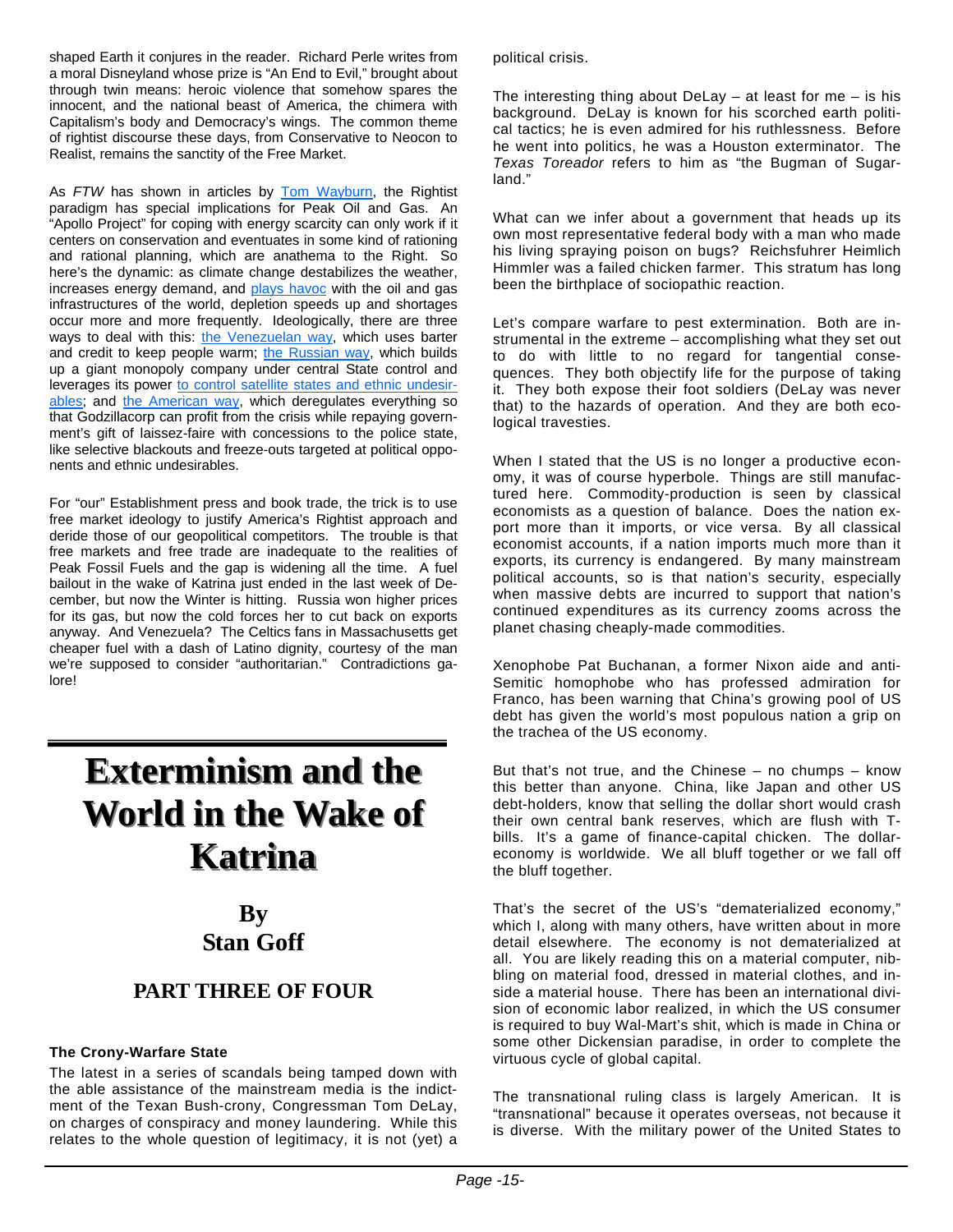ensure its overseas assets, and dollar hegemony to ensure the repatriation of currency, they have moved productive platforms offshore to widen profit margins, driven by their own cannibalistic competition. US exports are relatively low, but US capitalists have five times more assets overseas than they do in the US itself.

But there has to be some production in the domestic economy, even when dollar-hegemony makes the stuff we build too expensive for other nations' people to buy – and ourselves, too.

There has to be some kind of market for the stuff produced more expensively in the US, so the US state creates surrogate markets (in the face of its own grand pronouncements about the invisible hand of supply-and-demand). The US massively subsidizes its agricultural exports – to the outrage of the rest of the world that the US consistently punishes for the same thing. And the US has created a huge and cancerously growing consumer surrogate for other "goods," and that is the Department of Defense.

Much of this materiel is pure shit, by the way, making many high-dollar weapons systems a cosmic money-sink. Lockheed-Martin's F-22, for example, is the most expensive airplane in the world (\$300 million a copy). It's legions of detractors – which include many former fighter pilots – call it "Tiffany's on wings." Not only does it constitute a waste of many rare minerals and a history of corrupt contracts and cost overruns, the US has had to bribe other nations with more money to get them to buy the thing. It has never performed correctly, and will likely never see combat unless someone blows one up on the airfield – doing its pilot a tremendous favor.

Now there's a support the troops concept!

Lockheed-Martin pulls in an average of \$228 per American household every year.

Agri-subsidies and weapons contracts go hand in hand. We can starve 'em or we can shoot 'em. Peripheral nations are increasingly incapable of food self-sufficiency because they entire economies are directed to getting dollars (through export) to pay usurious perpetual debts denominated in those dollars. Then they have to float further loans to buy subsidized food produced in the US.

#### Very tricky.

New Orleans is the major US export terminal for both agricultural products (60%) *and* military technology (The largest buyer is Israel, but the US peddles military technology around the world – even knowing we will eventually see it used against us.). When the port closed in the wake of Katrina, these industries both made panicked calls to Washington – which threw gas on the fire of no-bid reconstruction contracts for the Bush administrations buddies.

This port is so critical that the Export Administration Act prohibits any boycott activity against it – to include prohibiting interaction with countries that are involved in boycottlike activity against Israel. WECO Agencies, a Louisiana firm, was fined last year by the US government for a 1993 trade with Lebanon when that country still boycotted Israel.

Of course, the biggest purchaser of US-manufactured military hardware is the US state itself. It is a massive shell game of no-bid, cost-plus contracts, the pillaging of the public sector to increase "defense" spending, and the aforementioned international debt profligacy. In the unhidden costs of war spending, the US government spends the equivalent of \$6,000 a year for every man, woman, and child in the country.

Hmmm. Maybe the war-tax resisters are onto something.

In 1997, I was at a meeting at Chapel Hill about organizing the Labor Party. Left luminaries with roots in the labor movement were there, and there was a sense that this, at last, was the idea that would break through the post-1990 metropolitan malaise that smoldered off the collapse of the Soviet Union and the embrace of Dickensian capitalism by China. It was octogenarian pacifist and physicist Joe Straley who elected to be the skunk at this party, if you'll indulge my zoological allusions, by asking, "Does anyone notice the elephant in this living room?"

He was talking, of course, about the fact that the Labor Party program mentioned not one word about either war or the bloated US war industry. The reason, of course, reluctantly admitted by Adolph Reed who was there as a Labor Party rep, is that there is scarcely a productive industry of any scale left in the United States that is not vitally linked to what is satirically referred to as defense spending. Even if the company is not Northrop Grumman or Lockheed-Martin, who make the majority of their money on high-dollar weapons contracts, there are innumerable companies who rely on the contract for ripstop nylon, Angora goats (used as patient models in medical training), eggs (to prepare a million breakfasts each day), dehydrated strawberries – and the list goes on almost endlessly – for the margin of profit upon which they depend to remain viable as capitalist enterprises.

The US economy, quite literally, would collapse if the Department of Defense closed down. This is a very tough pill to swallow for pacifists, leftists, deep-libertarians, and others who might like to see precisely that. It is not a happy circumstance that our very social stability is now predicated upon military power (which is being called into serious question in Southwest Asia right now) but also on the Romanesque venality of "defense" contractors and the parade of generals who enter their ranks upon completion of uniformed service.

This form of "military Keynesianism" as it is inaccurately called has been going on to one degree or another since the end of WWII, but it has been expanded dramatically as a compensatory measure ever since the crisis of the late 60s and early 70s.

Extraterrestrial anthropologists who are dispassionate about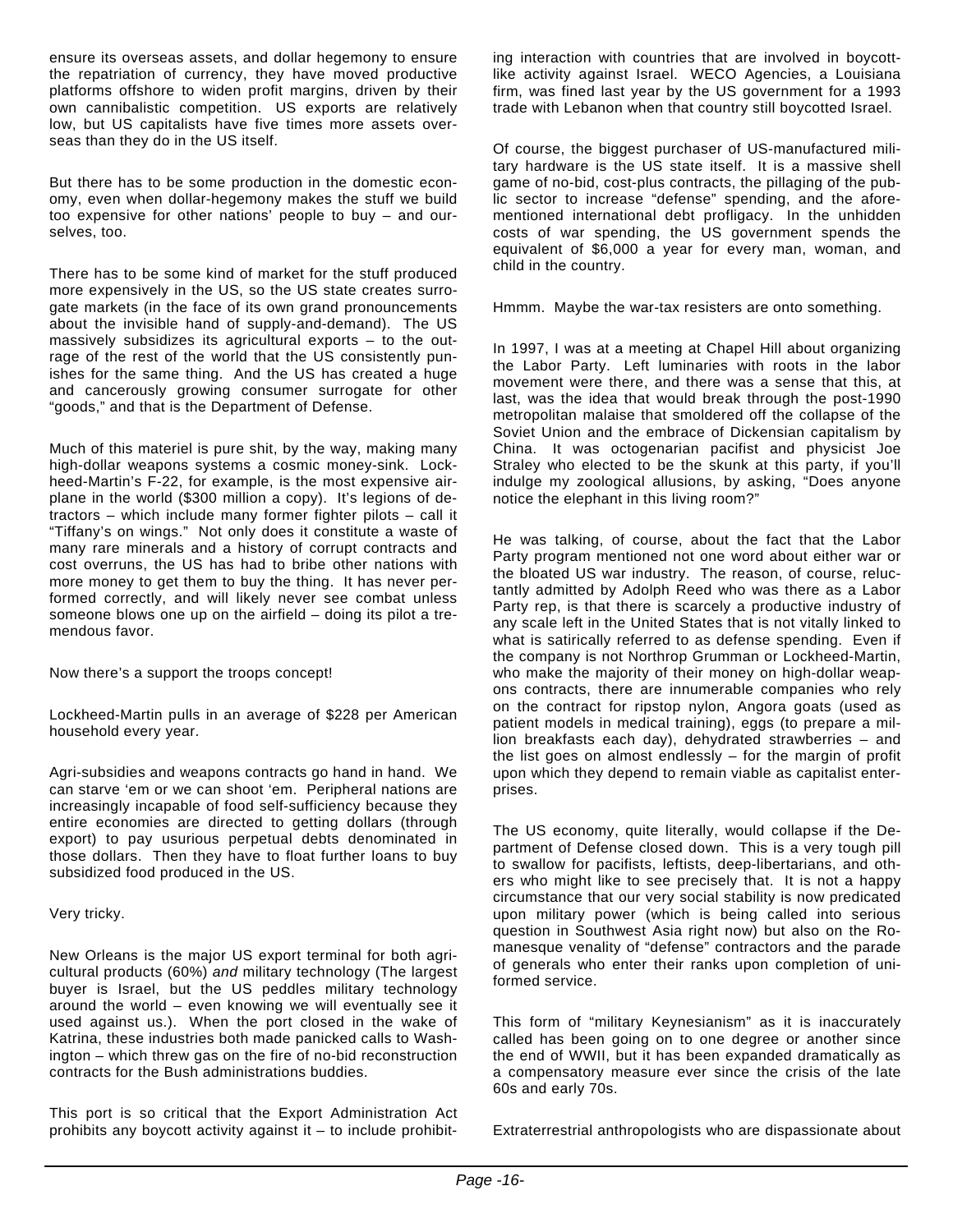outcomes may be watching us right now, wondering what happens when the key maritime export facility for US agricultural products is closed down by a hurricane, the vast majority of the population is turning against an oil war that has already been lost, a million new displaced persons are poised as long term unemployed in a frangible shell-game economy, racial-national contradictions have been suddenly exposed by a disastrous and racist occupation of an American city (posing as a relief effort), more fictional value will be inevitably pumped into the world economy in the form of more un-payable loans to the US through its treasury bills, and the Visa-card storm clouds gather over middle America – now hefting the greatest personal debt burden in the history of the species.

#### **Escape to the Sunbelt**

The principles – however contradictory – of liberal democracy that are associated with productive capitalist economy were rendered obsolete by the crisis of the early 70s, when that crisis was resolved the only way available, by lifting the controls off of the financial pole placed there in the wake of the Great Depression.

Peter Gowan, wrting for *Critical Asian Studies* in September 2005 ("Triumphing Toward International Disaster") noted that "it is far from obvious that a state devoted officially to the social power and values of the business class and openly and directly controlled by the leaders of that class is actually the optimal form of capitalist state. It can, instead, become a state devoted to the immediate gratification of the desires of business people to the exclusion of all the other considerations that a capitalist state should concern itself with. There are plenty of symptoms of this kind of problem at the present time. The emergence of leaderships capable of resisting immediate gratification of the business class in the name of longer-term goals that require reorganizations unpalatable to powerful business coalitions is very difficult in the United States."

While Gowan cites the defeat of William Jennings Bryant by William McKinley for president in 1896 as the nodal point for the first triumph of American "business ideology," the post-WWII reassertion of this ideology as a real political force comes with the election of Ronald Reagan – the first post-WWII president to bury the nation in debts to aggrandize giant weapons contractors.

> *The military budget has acted as a crucial counter-cyclical fiscal policy tool in macroeconomic management — a functional alternative to a large welfare state repertoire of instruments.*

> *Military spending has also acted as an important lever of industrial policy by offering a protected state market for large industrial sectors, ranging from aircraft manufacturers like Boeing to the big car companies and many other, largely civilian sectors, as well as armaments contractors.*

*Military spending has also acted as a very important center of state research and development (R&D) spending, which, though formally devoted to military R&D (plus "dual use" R&D during the Clinton period), in reality provides a central mechanism for generating new high-tech sectors in the national civilian economy.*

*Military spending has also been an important way of binding the American South into the American state through the large role of southerners in the military, the large numbers of U.S. bases in the South and Sun-Belt states, and the significant military-industrial activity in the South/Sun-Belt (in addition to California).*

*The defeat in Vietnam did lead to a serious split in the governing elites of the American state in the 1970s, but the militarization of the United States was not, in the end, reversed. On the contrary, it was eventually reinforced by the Reagan administration in the early 1980s.* (Gowan)

It is interesting that Gowan talks about the Sunbelt in this regard, because this is the region that includes East Texas, Louisiana, and Mississippi where we just saw the face of malevolent racialized neglect in the wake of two storms.

It is also where two other significant things happened that conditioned this shameless exercise of exterminism within the boundaries of the United States. It is where Richard Nixon – who oversaw the (exterminist) last stages of the US occupation Vietnam – led the Republican Party to capture the mantle of "party of white supremacy" from Southern Democrats, a process that was capped off this year when Tom DeLay and the Texas Republican Party redistricted Texas to ensure Republican Congressional majorities there into perpetuity.

The militarization and political re-ascendancy of the Sunbelt are but two symptoms of a deeper historical process.

#### **Privilege and Colonization**

One can't help but ponder not just the obvious about the Gulf Coast's National Guards that were off in Iraq during Katrina, whose members had to sit by helplessly wondering about their own families, neighbors, friends, but about how much relief could be provided, and how effective an evacuation might have been mounted if the total assets of the US military had been available and put to use.

Cuba evacuated 1.4 million people in advance of Hurricane Dennis, a Cat 4 that hit them in July, and suffered 16 fatalities (the greatest number for any storm since 1963). That's because Cuba not only invests in disaster preparation and strong civil defense, but because there is a social commitment to medical infrastructure, high literacy levels, and government support of community organizers, to mention a few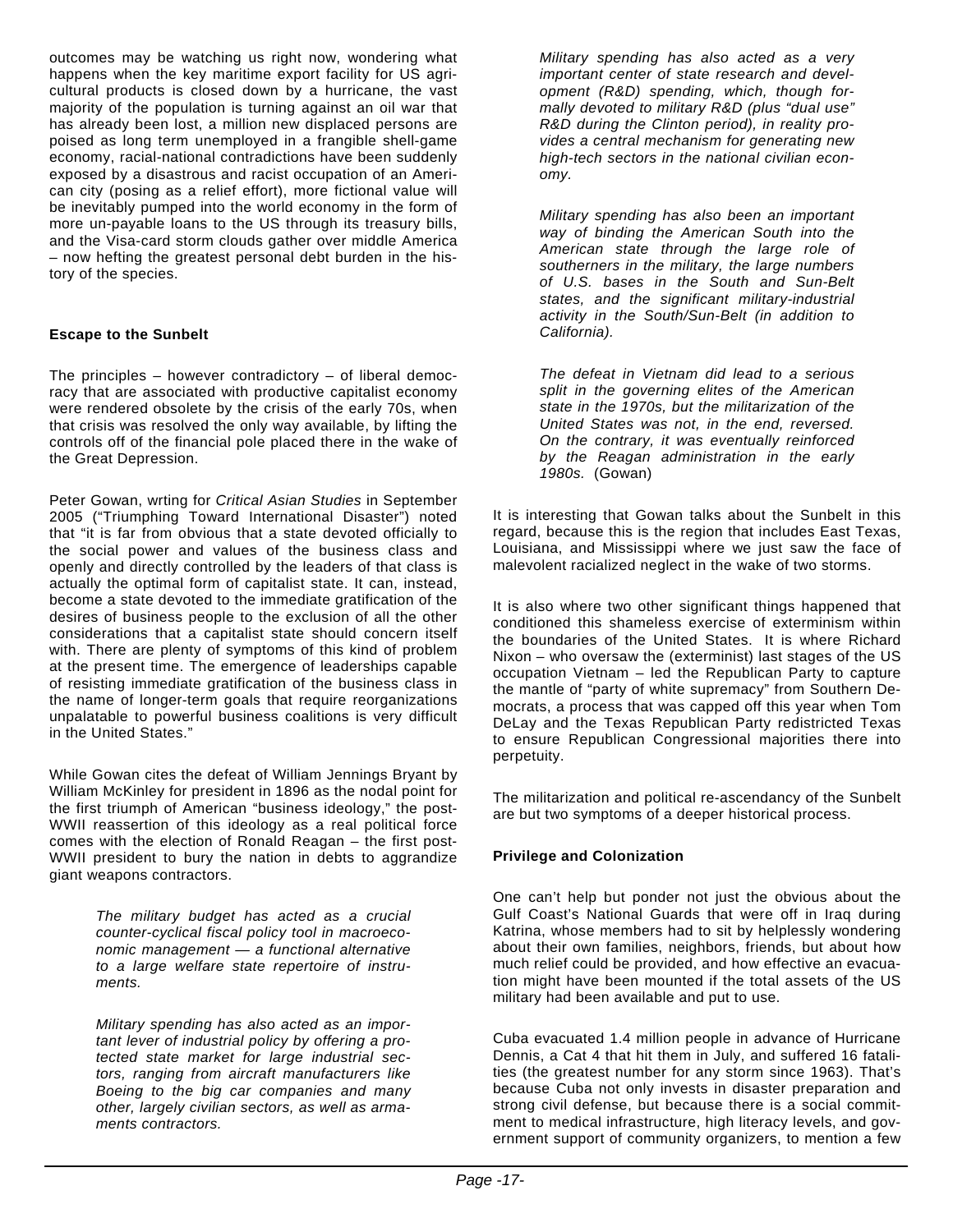of the reasons.

We did the free-market evacuation, an unenforceable order for people to leave under their own power – by private automobile – after it was too late. Cuba is resource poor. The United States is resource rich. Figure it out.

An Oxfam report on Cuba's response system notes the following as "intangibles" that make the difference:

> *• social cohesion and solidarity (self-help and citizen-based social protection at the neighborhood level)*

- *trust between authorities and civil society*
- *political commitment to risk reduction*

*• good coordination, information-sharing, and cooperation among institutions involved in risk reduction*

*• attention to the most vulnerable population*

*• attention to lifeline structures (concrete procedures to save lives, evacuation plans, and so on)*

*• investment in human development*

*• an effective risk communication system and institutionalized historical memory of disasters, laws, regulations, and directives to support all of the above*

*• investments in economic development that explicitly take potential consequences for risk reduction or increase into account*

*• investment in social capital*

*• investment in institutional capital (e.g. capable, accountable, and transparent government institutions for mitigating disasters)*

The reaction of the US government to Katrina was an ugly snapshot of exterminism. You're on your own… if you're poor (and especially Black), too fucking bad.

There was also no more stark a picture of the African American national question, to my mind, than seeing Black families in New Orleans roaming through the poisonous floodwaters in search of survival. African America is only one disaster away from third-world status, and we can see clearly how Black people are the vast, vast majority of those who were left behind, without transportation, by the freemarket evacuation. The White Nation managed by and large to get out. The Black Nation was left to fend for itself.

The poor whites among these refugees have been effectively excluded from the White Nation by their class, but the fact that they are "white" does not change the essential reality of race as a national question – discernable only through the twin lenses of privilege and colonization.

Looking at the whole question in light of Katrina's aftermath, it becomes much more difficult to shazzam away the national reality we witnessed on the devastated Gulf Coast. Historically, empirically, dialectically, subjectively… doesn't make a bit of difference which method you use, the scenes from places like New Orleans, 80% under a toxic soup that the EPA has said couldn't be cleaned up with the equivalent of the US Gross National Product, are scenes from the African Diaspora and scenes from a colonized nation.

Jordan Flaherty, reporting from the zone on September 2nd , wrote:

> *In the refugee camp I just left, on the I-10 freeway near Causeway, thousands of people (at least 90% black and poor) stood and squatted in mud and trash behind metal barricades, under an unforgiving sun, with heavily armed soldiers standing guard over them. When a bus would come through, it would stop at a random spot, state police would open a gap in one of the barricades, and people would rush for the bus, with no information given about where the bus was going. Once inside (we were told) evacuees would be told where the bus was taking them - Baton Rouge, Houston, Arkansas, Dallas, or other locations. I was told that if you boarded a bus bound for Arkansas (for example), even people with family and a place to stay in Baton Rouge would not be allowed to get out of the bus as it passed through Baton Rouge. You had no choice but to go to the shelter in Arkansas. If you had people willing to come to New Orleans to pick you up, they could not come within 17 miles of the camp.*

> *"I traveled throughout the camp and spoke to Red Cross workers, Salvation Army workers, National Guard, and state police, and although they were friendly, no one could give me any details on when buses would arrive, how many, where they would go to, or any other information. I spoke to the several teams of journalists nearby, and asked if any of them had been able to get any information from any federal or state officials on any of these questions, and all of them, from Australian to local Fox affiliates complained of an unorganized, non-communicative, mess. One cameraman told me 'as someone who's been here in this camp for two days, the only information I can give you is this: get out by nightfall. You don't want to be here at night.'*

I cannot imagine this "plan" for a destitute mass this size if they were mostly white folks.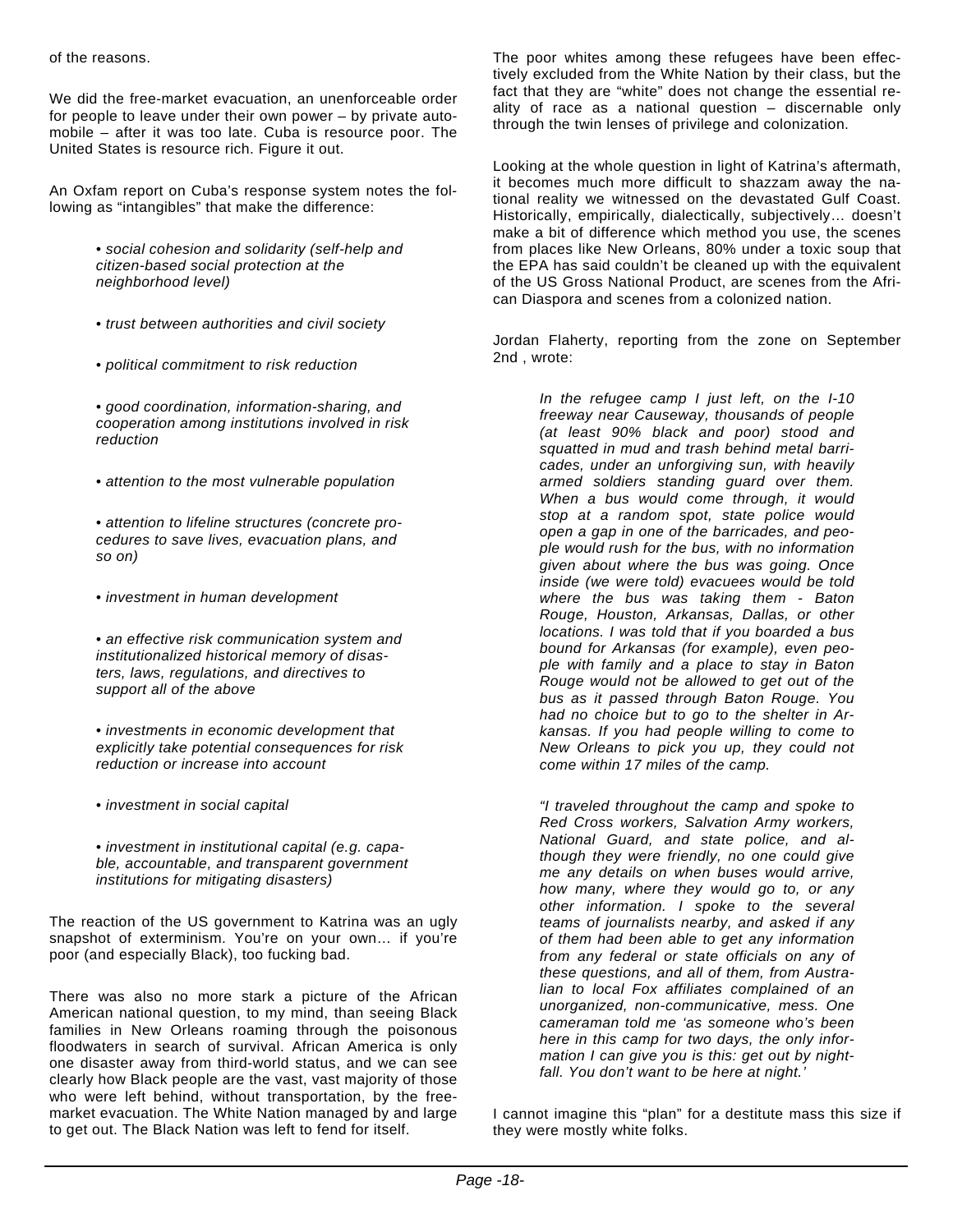Or such a response. On the news, white families foraging through flooded convenience stores for food and water were said to be "recovering" food. Black families doing exactly the same thing were called "looters." The organs of commodified information were clamoring for control of this deracinated mass of black bodies — get law and order back, even though the city is gone, was a more urgent cry than finding those who were still trapped in their sweltering attics, slowly dying of dehydration and vascular collapse… children the most vulnerable.

Bush spoke on September 2nd in response to the mounting wrath at how the Federal government has responded, and all he could think of to say was, "We are going to restore order in the city of New Orleans." He knows his White nationalist base well, and that was all he had left. New Orleans Mayor Ray Nagin, at his wits end with diplomatic restraint had to be bleeped on the radio when he said, "They don't have any fucking idea what's going on!"

Louisiana's Democrat Senator Mary Landrieu, a fully-owned political subsidiary of the oil industry, was being interviewed by Anderson Cooper of CNN on September 1st. Cooper, normally the insufferable news model offspring of the Vanderbilts, had been immersed in the post-Katrina reality of New Orleans for four days prior to the interview, and the reality had pierced the shell of privilege around his own heart. Landrieu offered some insipid remark about "Anderson, tonight, I don't know if you've heard – maybe you all have announced it – but Congress is going to an unprecedented session to pass a \$10 billion supplemental bill tonight to keep FEMA and the Red Cross up and operating."

"Excuse me, Senator," interrupted Cooper, "I'm sorry for interrupting. I haven't heard that, because, for the last four days, I've been seeing dead bodies in the streets here in Mississippi. And to listen to politicians thanking each other and complimenting each other, you know, I got to tell you, there are a lot of people here who are very upset, and very angry, and very frustrated.

"And when they hear politicians slap – you know, thanking one another, it just, you know, it kind of cuts them the wrong way right now, because literally there was a body on the streets of this town yesterday being eaten by rats because this woman had been laying in the street for 48 hours. And there's not enough facilities to take her up."

Even from the mouths of the press…. such was the hellishness of these scene to the innocent sheltered eyes of White America. Rats eating corpses.

The emergence of the American Empire has taken a terrible toll on many people, many nations. I'll be the last to argue for competitive oppressions. Each was unique in its particulars, and each the same in its purpose — the capitalist must continue to make money, continue to expand, and the capitalist state must continue to ensure his access to materials and — most critically — human beings to work and valorize his capital.

When people are excess to that process, when they become surplus people, they are sent away and left to die – exterminism.

In New Orleans, where there was 40% illiteracy in the Black Nation, and a terrible job shortage, petty crime and drug use were survival industries that also serve to feed the Dantean slave-mill of Angola State Penitentiary. Now, with Katrina and poverty displacing them, we can pretty well expect the speculators and developers to come in and make good on Bush's weird promise today that this would lead to a "more beautiful Gulf Coast." First slaves, then sharecroppers, then meatpackers, then service workers and convicts… now Indians – thrown off the land.

The Black Nation is a colony of the White Nation, as is the Brown Nation now re-forging itself out of multiple Latin American Diasporans in the Sunbelt.

#### **Past as Present**

What is unique about African America is that this nation traces back a history of captive immigration. There were no potbellied Minutemen volunteering to guard the border and prevent them coming in. The market had resolved the question of how to make a proletarian an instant and complete 24/7 commodity. Import-slavery.

We can say whatever we want to claim this is merely the past, but the descendants of these Africans did not draw a single property line on an expropriated continent. The "white" bourgeoisie — and White became the national-racial identity, since it no more a scientific category than bodily "humors" — drew the lines, passed out the land they had expropriated by force of arms, and proceeded by fits and starts to construct the intergenerational wealth that today can be counted — not anecdotally, but statistically. "White" net worth in the United States is 14 times that of Black net worth, and when a Katrina happens, this translates into the capacity to escape, to re-establish some measure of autonomy, and to reconstruct one's life. It reflects the ability of families apart from the disaster to intervene and assist with that recovery.

During Reconstruction, when the Black nation was being forged out of the charred remains of Atlanta and the bloodsoaked battlefields, New Orleans became a unique place in that nation. African Americans managed to gain a toehold in the city, even in the face of renewed white racial terrorism with the 1877 collapse of Reconstruction. And before the Civil Rights movement achieved many of its national goals, as early as the 1950s, the Black community of New Orleans had established a complex institutional infrastructure that gave this community political influence.

Reconstruction is important in this discussion because it not only forged a Black nation inside the territorial boundaries of the US, it was a period when the "white" working class and not just the ruling class, as some schematic lefties would have it — continued to forge the White national identity as well.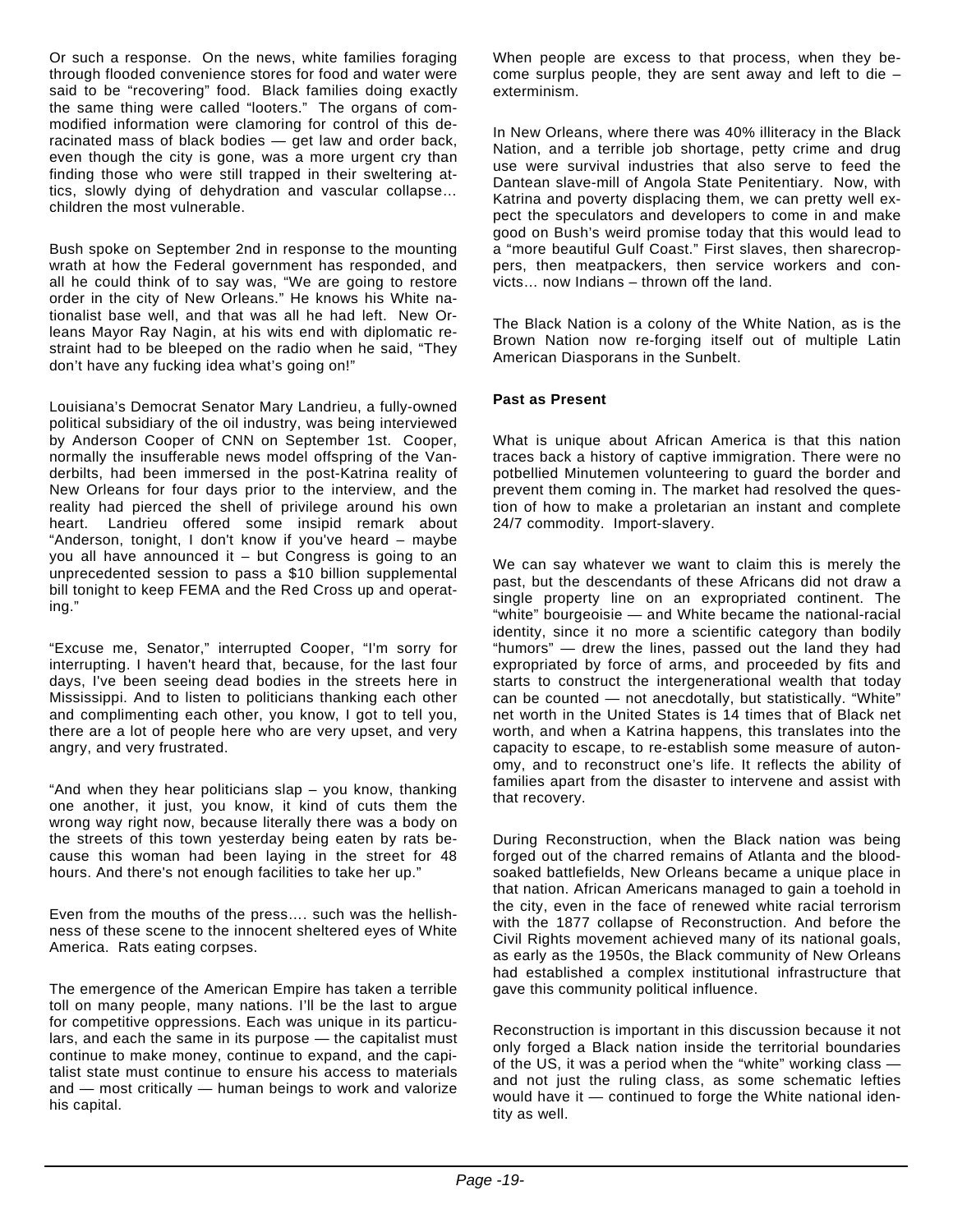The American Civil War would resolve, once and for all, what class would determine the direction of US development. An old order – the planter class that oversaw the political separation from Britain – now faced a challenge from its own offspring. New geography, new demographics, and new technology – and the emerging industrial bourgeoisie of the North – had been born of the plantation, nursed at the breast of the Cotton Economy, and was now grown strong and demanding the keys to the state.

Revolutions happen only when conditions bring together economic, political, and military crisis. Lacking that complete combination, the most that happens is a restructuring of the existing order, an adaptation, a re-structuring of the same power. The cataclysm of the American Revolution set in motion the unfettered evolution of Northern machine manufacture – an economic amplifier for cotton production in the slave economy. But the two predominant and contradictory forms of production could not share a political system. Slavery and the tributary economy of sharecropping existed in direct contradiction to the "free labor" dynamism of the industrial capitalist North. A Second American Revolution, the Civil War, followed quickly on the heels of the first.

Contained within this titanic power struggle that would unleash the bloodiest war the world had ever seen, were millions of sullen slaves, heads bowed before the gun and the lash, but waiting and watching.

Haiti's successful slave-led revolution in 1804 had simultaneously quickened the American slave's will to insurrection and the slave-owner's terror of slave revolt, and the repression of slaves in the South became even more ferocious.

The Haitian Revolution smashed the foundations of the white supremacist ideology. Reconstruction would give the lie to white supremacy as well.

With the military defeat of the Confederacy, in a matter of a mere two years, Black civic and political organizations proliferated with blinding speed across the South, especially the Black Belt – so called because of the dark, rich soil from which slave labor had extracted profits for the planters. Under the nominal protection of Northern occupying troops, many Black themselves, the newly liberated slaves – aware of the need for their own institutions to achieve selfdetermination – created self-help organizations, schools, became active members of the Republican Party, published newspapers, organized banks, established "burial societies, debating clubs, Masonic lodges, fire companies, drama societies, trade associations, temperance clubs, and equal rights leagues." (Eric Foner, *Reconstruction*, pp. 95)

Blacks also established churches. White churches that allowed them at all, still clinging to the markers of white privilege, segregated white and Black in the church. So the Black church became the focal point of Black collectivity. Social, economic, and political leadership in Black communities sprang from the independent Black church. The Black church linked "blacks across lines of occupation, income, and prewar status… offered the better off the opportunity for wholesome and respectable association, provided the poor with a modicum of economic insurance, and opened positions of community leadership to men of modest backgrounds." (ibid.)

Through the coming decades of shifting social conflict, high spots and low, to the present day, the independent Black church has persevered as the locus of community life – for good and ill – where a distinct community identity was forged in resistance to the pressures of persistent white supremacy.

It would also be the most reliable Black institution within the white-capitalist society. Blacks would never control the means of social production, so Black churches became the vehicle for social mobility, and therefore the occasional battleground for power within the Black community. The church became a point of resistance to white supremacy, and at other times, opportunist leadership within the church would collaborate with the White Nation. The Black church quickly developed into a patriarchal establishment where internal battles between liberation and accommodation trends, which corresponded to the interests of developing classes among Blacks, would be fought out.

Such is the nature of colonialism. Read Fanon.

More than any other factor, the intractable nature of white supremacy as a practice would maintain the solidarity of these institutions through all their internal tensions. And it was this gradual recognition by Blacks in the United States that they would never be allowed an equal partnership – even with so-called white allies – that led to the emergence of Black nationalism. This idea was a direct reflection of the lived experience of Blacks, now cohering into a homogeneous community that was only still partly African and not fully integrated as American, but African American. With the decisive defeat of Reconstruction, and the literal consignment of African-Americans to colonial status within the South with codified segregation, Black national consciousness put down deep roots that persist to this day.

The period of Reconstruction, officially from 1865 to 1877, with political consequences that weren't decisively reversed until 1898, was turbulent, contradictory, and complex.

Black nationalist consciousness was only dim when Reconstruction began. The early development of Black civil society was a heady and hopeful time, when Blacks were demonstrating a rapidly sophisticated grasp of issues and organization, and asserting these often in the face of furious and violent reaction – reaction that was egged on by the bitter remnants of the planter class, who would never miss another opportunity to inflame and alarm whites of every class about the perils of "Negro power," but also — as Ted Allen and David Roediger and others have pointed out with the active and sometimes leading participation of the "white" working class.

Blacks fought for social and political power, and developed a society within a society. The desire of Blacks to determine their own future was constrained economically and politically within a larger, white-dominated system, that was itself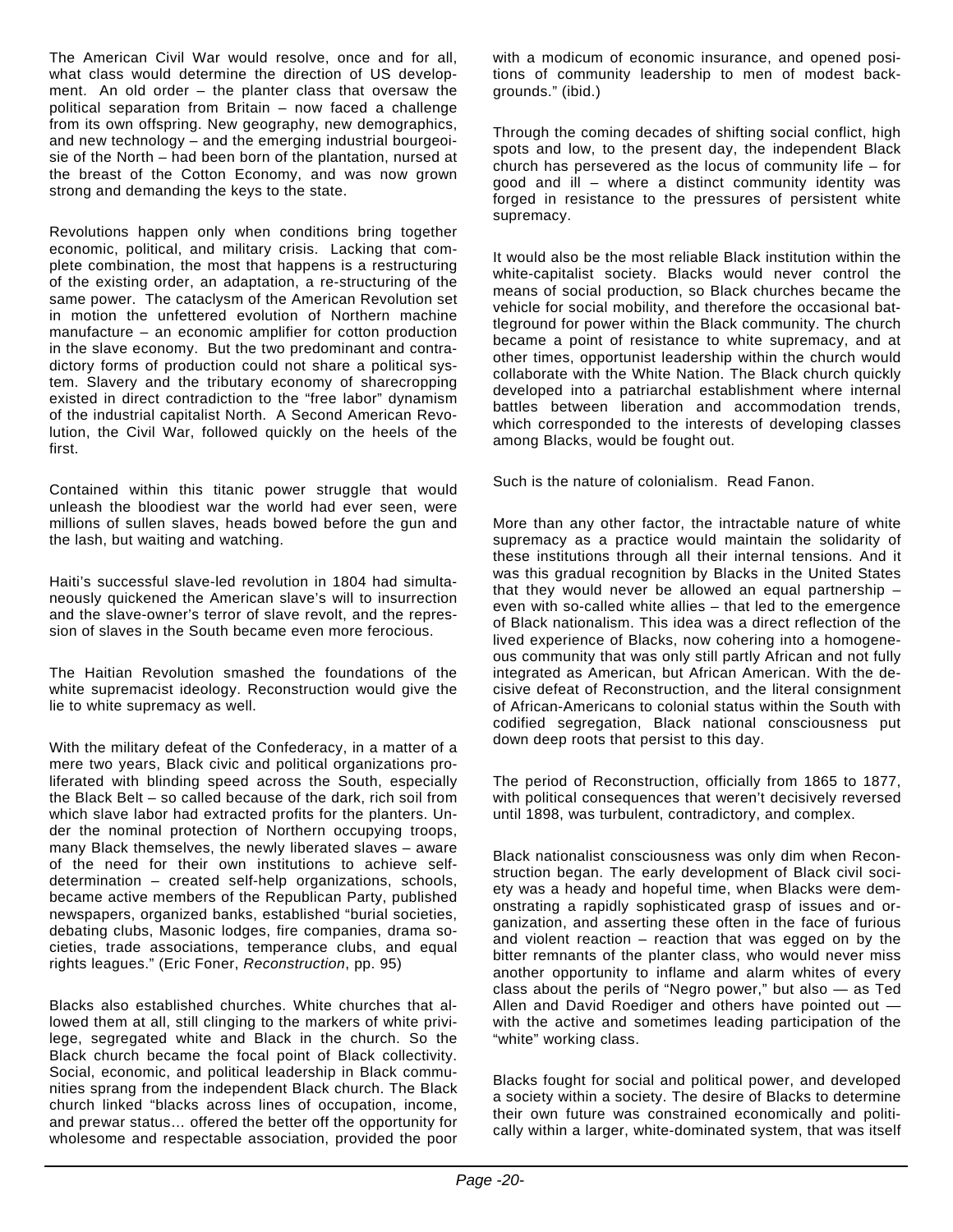undergoing a radical reconstruction – one based on the needs of a new Northern-dominated industrial bourgeoisie, based on fortunes grown fat with… war profiteering.

Lincoln dimly recognized the dangers these profiteers posed even before the Civil War was over. In 1864, he wrote to Colonel William F. Elkins and said, "I see in the near future a crisis approaching that unnerves me and causes me to tremble for the safety of my country. … corporations have been enthroned and an era of corruption in high places will follow, and the money power of the country will endeavor to prolong its reign by working upon the prejudices of the people until all wealth is aggregated in a few hands and the Republic is destroyed."

While Black civil society hitched its hopes to Federal Republican repression of the post-war planter class, the Republican Party itself — an eclectic mix of unionists, abolitionists, proto-libertarians, utopian socialists, "free-labor" advocates, and now Blacks — came under the powerful financial influence of big business. Much like the Democratic Party of today, the Republican Party was ratcheted to the right, subordinated to big business, and led to court Black voters at election time, then betray Black interests when they were brokering power.

This is the dynamic of an internal colony yet largely unconscious of its distinctly colonial status.

The ideology of white supremacy was deployed by Democrats as the twin of an anti-federal government ideology in the South, a coupling of ideas that persists to this day. The paternalism of much of the white Republican support for Blacks – reinforced by the unofficial and official systems of white privilege – soon suffered a kind of "compassion fatigue."

When Blacks didn't "pull themselves up by their bootstraps" (ignoring of course not just economic disadvantage, but escalating violence, including the organization of a Southern planter militia named the Ku Klux Klan), white Republicans began to recite from the chapbooks of biological racial superiority. Even the movement of white feminists, formerly the allies of abolition, opportunistically attacked the Black franchise, and resorted to crude racist appeals.

In the mid-1870s, on the heels of a period of wild economic speculation, the United States was gripped by a harsh depression. Economic hardship sharpened class differences between "free labor" and industrial capital, and between small farmers and the predatory lenders of the day. In response, the Grant government, which was now filled with appointments from the new dominant class, pushed for Westward expansion to relieve the tensions that had begun to break out in strikes and riots. By 1876, there would again be talk of Civil War.

Even Westward expansion was class war from above.

On June 27, 1876, President Grant received disturbing news. On June 17th, the Lakota Sioux leader Crazy Horse had defeated an incursion by General George Crook in South Dakota. Crazy Horse had then linked his forces with Lakota chief, Sitting Bull, and on June 25th they trapped General George Armstrong Custer's 7th Cavalry in the valley of the Little Big Horn and annihilated them.

Federal forces could no longer be spared for the increasingly ineffective occupation of the South with an indigenous rebellion in the West delivering tactical defeats to the US Cavalry.

In 1877, Reconstruction was officially ended. The white capitalist establishment – once providing allies for Black liberation – now left Southern Blacks to the tender mercies of a bitter planter class and the New South bourgeoisie, in order to more effectively pursue genocidal expansion in the West.

In some places along the Black Belt, the gains of Blacks had been consolidated, and Blacks held political office even after 1877. With the deepening severity of an economic crisis, however, and the behind the scenes promotion of racist ideology by both planters and New South bosses, white labor largely embraced white supremacy to secure some elements of white privilege by excluding Black labor.

Black Republicans then found themselves in a marriage of convenience not with white free labor, but with white small farmers – the basis of the anti-monopoly Populist movement – and a powerful fusion politics emerged, especially in the Carolinas, but also in places like New Orleans, uniting white Populists and Black Republicans.

The southern Democratic Party then became the political home for an alliance of planter and New South industrialist – both now threatened by this black-white coalition – and the Democratic Party then declared itself the "party of white supremacy."

The decisive defeat of Reconstruction coincided the defeat of Louisiana fusion candidate for Governor, John N. Pharr, by Democrat white supremacist Murphy James Foster in 1896. Jim Crow arrived in New Orleans with that election, and had been thoroughly codified into law within a decade.

One aspect of racism seldom discussed at any length is the potent psychological poison of the Calvinist male terror of women's sexuality, and the irrational displacement of that sexual anxiety onto a bestialized Black male. Progressives often don't understand the significance of it, but racial demagogues have always understood its power.

The campaign of the Democrats against Black-Populist political power was based on lurid images – oft repeated – of Black men ravishing white women. This image became the cornerstone of the ideological assault on "fusion", then on Black political rights altogether. Ultimately, the violent defeat of Fusion and the last vestiges of Black political power in 1898 was launched as a campaign to protect "white womanhood," and Reconstruction was done away with once and for all.